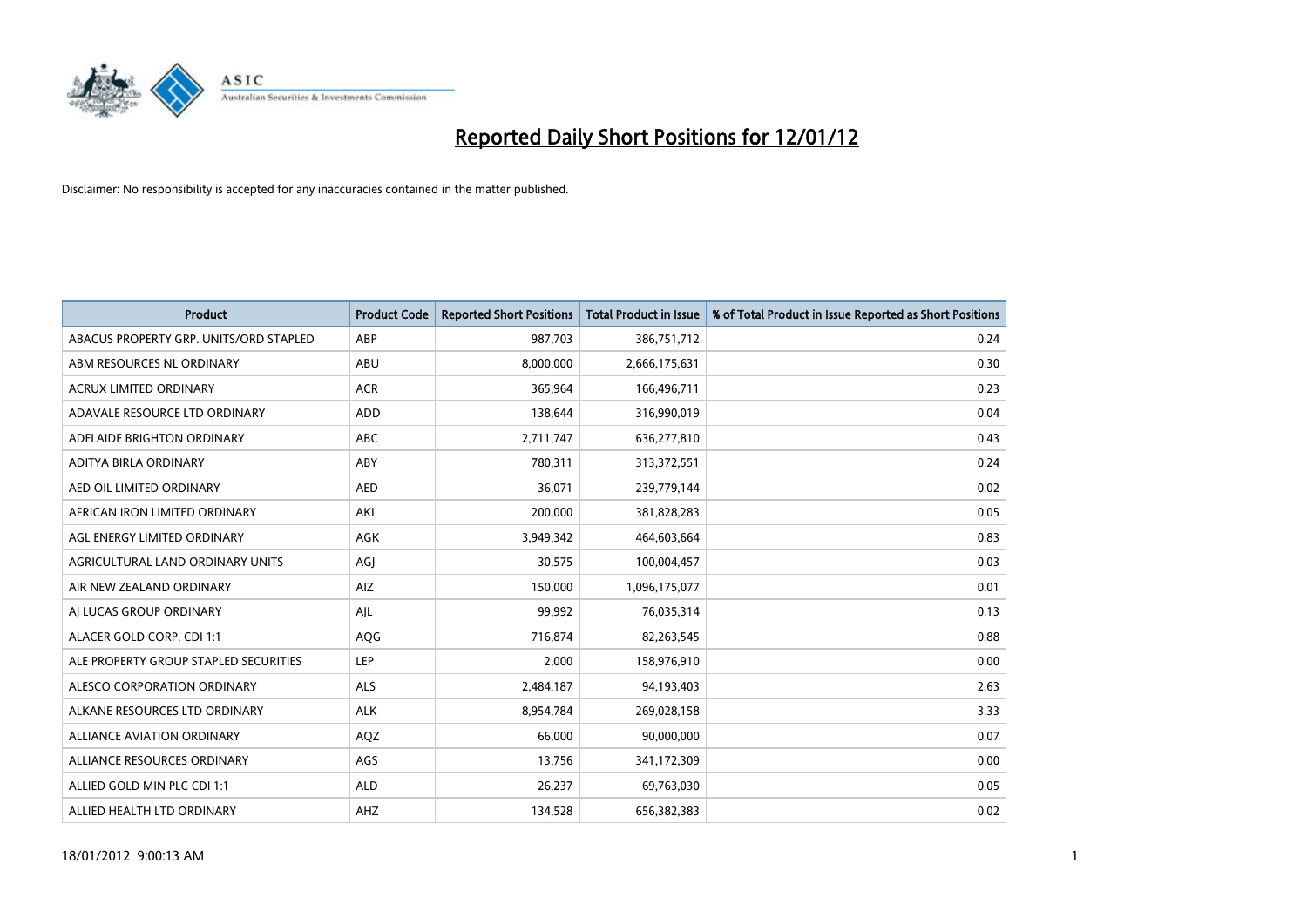

| <b>Product</b>                          | <b>Product Code</b> | <b>Reported Short Positions</b> | <b>Total Product in Issue</b> | % of Total Product in Issue Reported as Short Positions |
|-----------------------------------------|---------------------|---------------------------------|-------------------------------|---------------------------------------------------------|
| ALTONA MINING LTD ORDINARY              | <b>AOH</b>          | 827,054                         | 518,757,704                   | 0.16                                                    |
| ALUMINA LIMITED ORDINARY                | <b>AWC</b>          | 36,077,831                      | 2,440,196,187                 | 1.47                                                    |
| AMADEUS ENERGY ORDINARY                 | AMU                 | 454,000                         | 274,786,018                   | 0.17                                                    |
| AMALGAMATED HOLDINGS ORDINARY           | AHD                 | 21,221                          | 157,533,146                   | 0.01                                                    |
| AMCOR LIMITED ORDINARY                  | AMC                 | 5,197,022                       | 1,213,746,007                 | 0.42                                                    |
| AMP LIMITED ORDINARY                    | AMP                 | 12,785,624                      | 2,854,672,784                 | 0.43                                                    |
| AMPELLA MINING ORDINARY                 | AMX                 | 487,432                         | 205,985,108                   | 0.24                                                    |
| ANSELL LIMITED ORDINARY                 | <b>ANN</b>          | 2,989,722                       | 130,656,668                   | 2.26                                                    |
| ANTARES ENERGY LTD ORDINARY             | AZZ                 | 91,636                          | 260,000,000                   | 0.04                                                    |
| ANZ BANKING GRP LTD ORDINARY            | ANZ                 | 10,984,534                      | 2,678,835,014                 | 0.40                                                    |
| APA GROUP STAPLED SECURITIES            | APA                 | 8,822,632                       | 639,334,625                   | 1.38                                                    |
| APEX MINERALS NL ORDINARY               | <b>AXM</b>          | 885,146                         | 5,550,243,713                 | 0.02                                                    |
| APN EUROPEAN RETAIL UNITS STAPLED SEC.  | <b>AEZ</b>          | 11,832                          | 544,910,660                   | 0.00                                                    |
| APN NEWS & MEDIA ORDINARY               | <b>APN</b>          | 24,451,193                      | 630,211,415                   | 3.87                                                    |
| AQUARIUS PLATINUM. ORDINARY             | <b>AOP</b>          | 4,171,514                       | 470,312,578                   | 0.87                                                    |
| AQUILA RESOURCES ORDINARY               | <b>AQA</b>          | 6,788,949                       | 411,804,442                   | 1.62                                                    |
| ARAFURA RESOURCE LTD ORDINARY           | ARU                 | 11,341,831                      | 367,980,342                   | 3.06                                                    |
| ARB CORPORATION ORDINARY                | ARP                 | 17,100                          | 72,481,302                    | 0.01                                                    |
| ARDENT LEISURE GROUP STAPLED SECURITIES | AAD                 | 860,818                         | 324,236,390                   | 0.27                                                    |
| ARGO INVESTMENTS ORDINARY               | ARG                 | 41                              | 623,020,500                   | 0.00                                                    |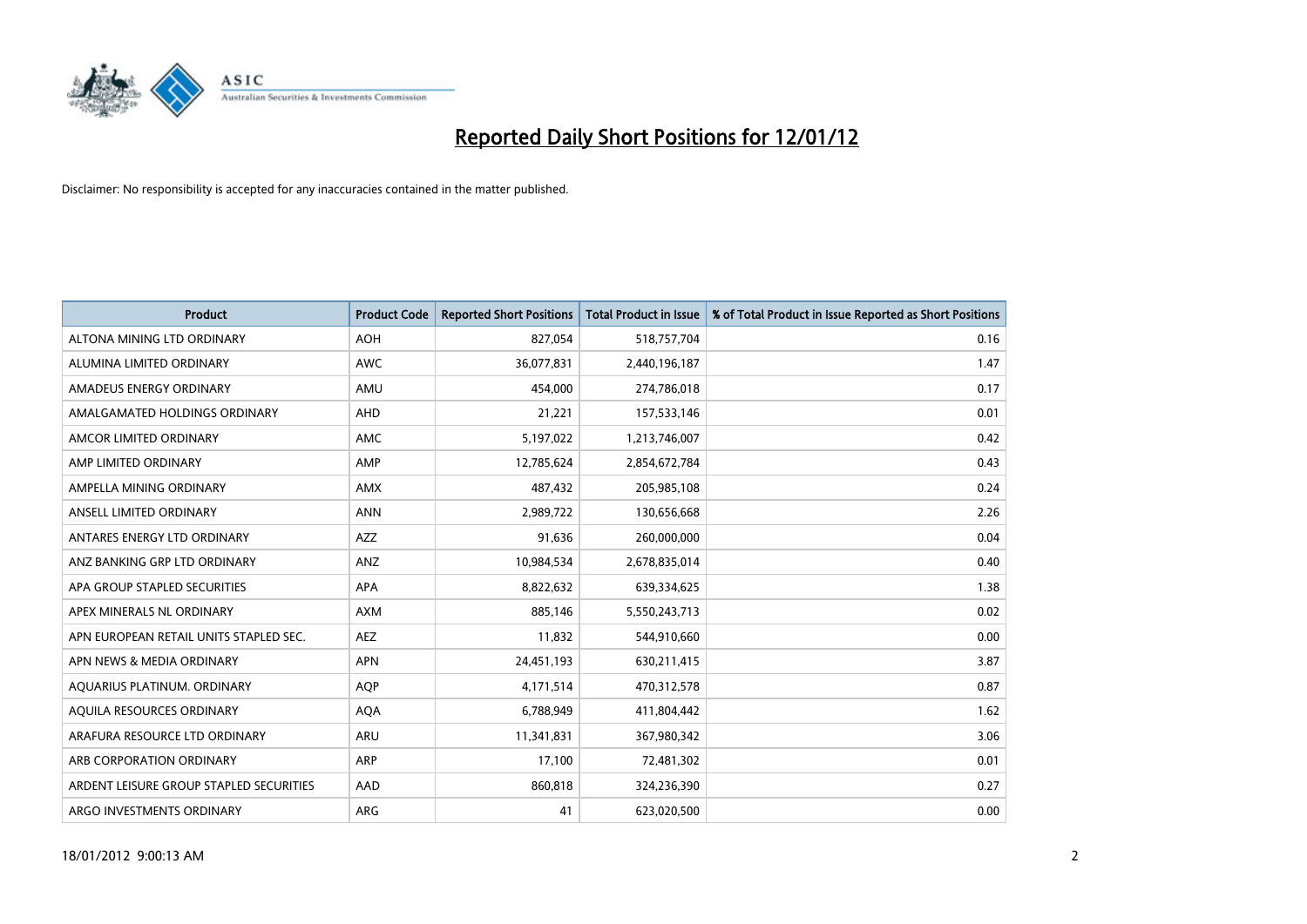

| <b>Product</b>                          | <b>Product Code</b> | <b>Reported Short Positions</b> | <b>Total Product in Issue</b> | % of Total Product in Issue Reported as Short Positions |
|-----------------------------------------|---------------------|---------------------------------|-------------------------------|---------------------------------------------------------|
| ARISTOCRAT LEISURE ORDINARY             | ALL                 | 18,036,178                      | 543,181,024                   | 3.34                                                    |
| ASCIANO LIMITED ORDINARY                | <b>AIO</b>          | 6,775,353                       | 975,385,664                   | 0.68                                                    |
| ASG GROUP LIMITED ORDINARY              | ASZ                 | 88,423                          | 171,456,889                   | 0.05                                                    |
| ASPEN GROUP ORD/UNITS STAPLED           | <b>APZ</b>          | 991,173                         | 591,084,183                   | 0.15                                                    |
| ASPIRE MINING LTD ORDINARY              | AKM                 | 267,319                         | 620,594,556                   | 0.05                                                    |
| ASTON RES LTD ORDINARY                  | <b>AZT</b>          | 557,464                         | 204,668,861                   | 0.26                                                    |
| ASTRO JAP PROP GROUP STAPLED SECURITIES | AJA                 | 22,295                          | 58,445,002                    | 0.03                                                    |
| ASX LIMITED ORDINARY                    | ASX                 | 2,590,305                       | 175,136,729                   | 1.46                                                    |
| ATLAS IRON LIMITED ORDINARY             | <b>AGO</b>          | 18,017,481                      | 894,684,560                   | 2.01                                                    |
| <b>AURORA OIL &amp; GAS ORDINARY</b>    | <b>AUT</b>          | 10,901,029                      | 411,655,343                   | 2.64                                                    |
| AUSDRILL LIMITED ORDINARY               | ASL                 | 105,202                         | 303,188,155                   | 0.02                                                    |
| AUSENCO LIMITED ORDINARY                | AAX                 | 1,374,528                       | 123,258,843                   | 1.10                                                    |
| AUSTAL LIMITED ORDINARY                 | ASB                 | 173,937                         | 188,069,638                   | 0.08                                                    |
| <b>AUSTAR UNITED ORDINARY</b>           | <b>AUN</b>          | 11,543,726                      | 1,271,505,737                 | 0.91                                                    |
| AUSTBROKERS HOLDINGS ORDINARY           | <b>AUB</b>          | $\overline{2}$                  | 55,545,576                    | 0.00                                                    |
| AUSTIN ENGINEERING ORDINARY             | ANG                 | 55,943                          | 72,314,403                    | 0.07                                                    |
| <b>AUSTRALAND ASSETS ASSETS</b>         | AAZPB               | 1,168                           | 2,750,000                     | 0.04                                                    |
| AUSTRALAND PROPERTY STAPLED SECURITY    | <b>ALZ</b>          | 640,993                         | 576,846,597                   | 0.10                                                    |
| AUSTRALIAN AGRICULT, ORDINARY           | <b>AAC</b>          | 838,833                         | 312,892,824                   | 0.26                                                    |
| AUSTRALIAN EDUCATION UNITS              | <b>AEU</b>          | 625,000                         | 175,465,397                   | 0.36                                                    |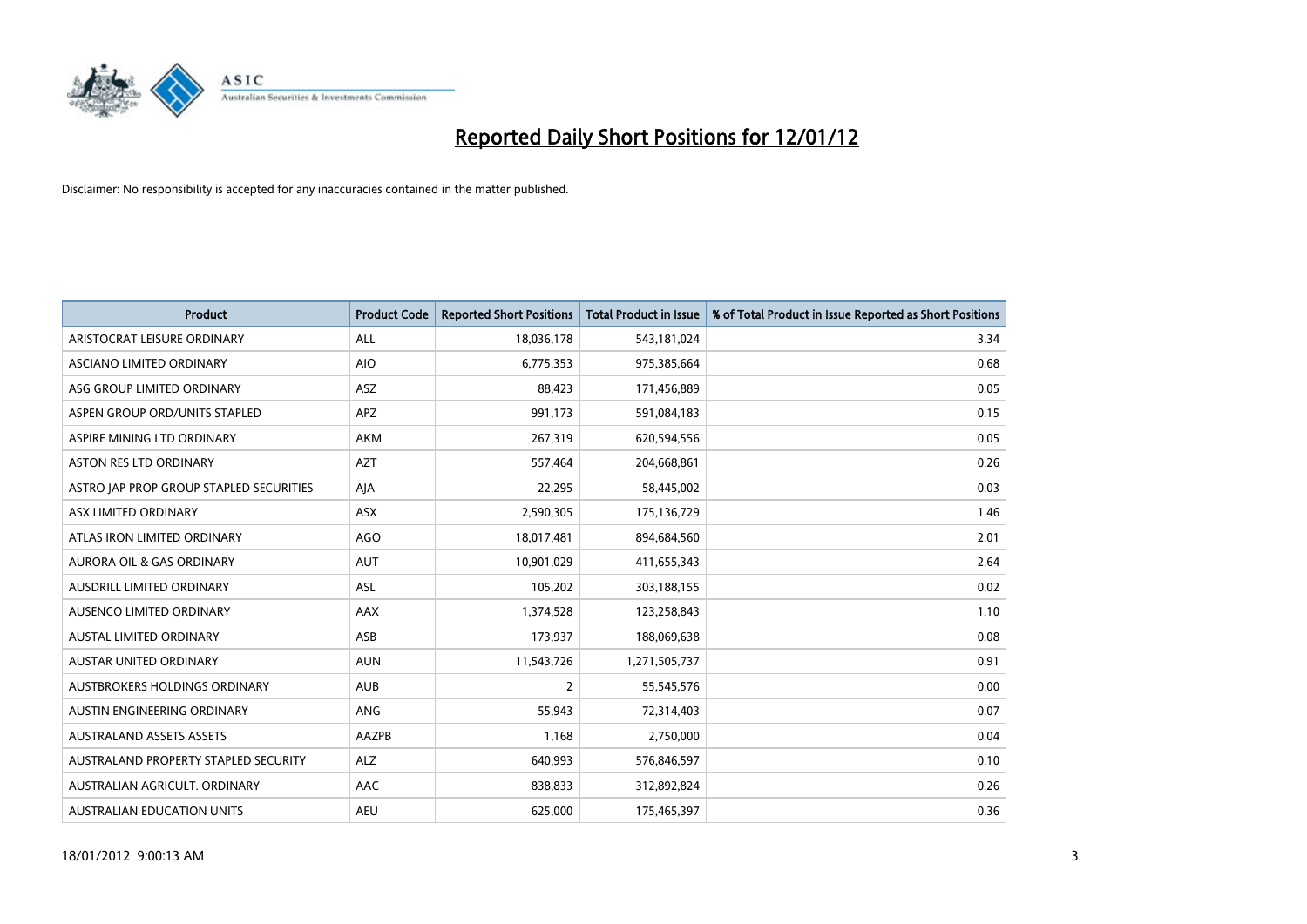

| <b>Product</b>                       | <b>Product Code</b> | <b>Reported Short Positions</b> | <b>Total Product in Issue</b> | % of Total Product in Issue Reported as Short Positions |
|--------------------------------------|---------------------|---------------------------------|-------------------------------|---------------------------------------------------------|
| AUSTRALIAN FOUNDAT, ORDINARY         | AFI                 | 1,600                           | 1,023,675,745                 | 0.00                                                    |
| AUSTRALIAN INFRASTR. UNITS/ORDINARY  | <b>AIX</b>          | 12,035,645                      | 620,733,944                   | 1.93                                                    |
| AUSTRALIAN MINES LTD ORDINARY        | <b>AUZ</b>          | 1,400,000                       | 636,910,317                   | 0.22                                                    |
| AUSTRALIAN PHARM, ORDINARY           | API                 | 357,390                         | 488,115,883                   | 0.07                                                    |
| AUTOMOTIVE HOLDINGS ORDINARY         | AHE                 | 5,589                           | 260,579,682                   | 0.00                                                    |
| AVANCO RESOURCES LTD ORDINARY        | AVB                 | 240,000                         | 807,741,849                   | 0.03                                                    |
| AVEXA LIMITED ORDINARY               | <b>AVX</b>          | 243,657                         | 847,688,779                   | 0.03                                                    |
| AWE LIMITED ORDINARY                 | AWE                 | 1,533,308                       | 521,871,941                   | 0.29                                                    |
| AZUMAH RESOURCES ORDINARY            | <b>AZM</b>          | 25,212                          | 282,020,356                   | 0.01                                                    |
| <b>BANDANNA ENERGY ORDINARY</b>      | <b>BND</b>          | 1,955,640                       | 528,481,199                   | 0.36                                                    |
| BANK OF QUEENSLAND. ORDINARY         | <b>BOQ</b>          | 11,251,391                      | 229,598,329                   | 4.88                                                    |
| <b>BANNERMAN RESOURCES ORDINARY</b>  | <b>BMN</b>          | 1,902                           | 272,892,883                   | 0.00                                                    |
| <b>BASE RES LIMITED ORDINARY</b>     | <b>BSE</b>          | 256,867                         | 460,440,029                   | 0.06                                                    |
| <b>BATHURST RESOURCES ORDINARY</b>   | <b>BTU</b>          | 17,999,575                      | 689,447,997                   | 2.61                                                    |
| <b>BAUXITE RESOURCE LTD ORDINARY</b> | <b>BAU</b>          | 12,000                          | 235,379,896                   | 0.01                                                    |
| BC IRON LIMITED ORDINARY             | <b>BCI</b>          | 301,568                         | 95,311,000                    | 0.31                                                    |
| BEACH ENERGY LIMITED ORDINARY        | <b>BPT</b>          | 9,737,664                       | 1,112,199,119                 | 0.87                                                    |
| BEADELL RESOURCE LTD ORDINARY        | <b>BDR</b>          | 2,543,183                       | 657,906,946                   | 0.38                                                    |
| BENDIGO AND ADELAIDE ORDINARY        | <b>BEN</b>          | 5,450,985                       | 383,745,148                   | 1.41                                                    |
| BERKELEY RESOURCES ORDINARY          | <b>BKY</b>          | 200,719                         | 174,298,273                   | 0.11                                                    |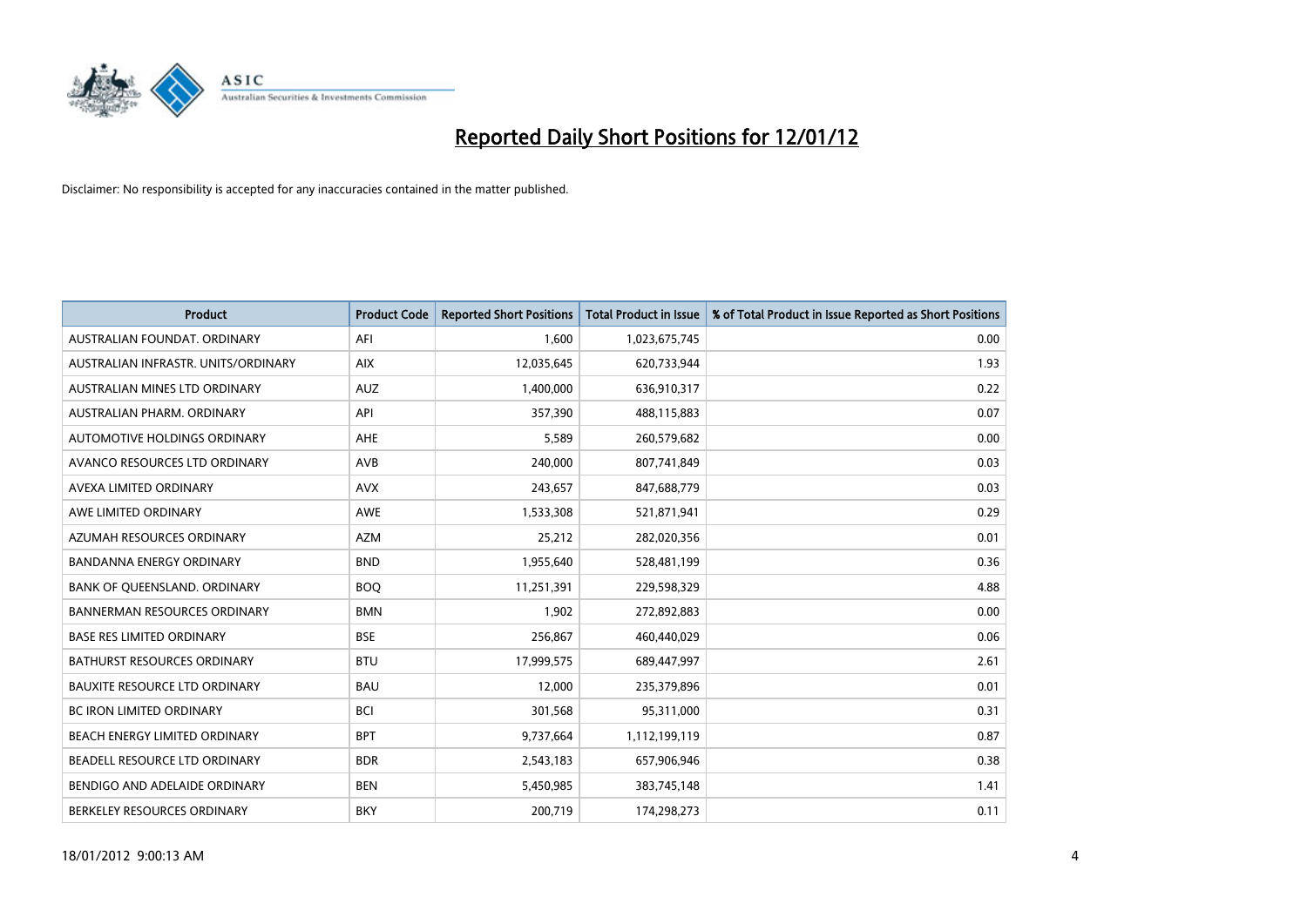

| <b>Product</b>                       | <b>Product Code</b> | <b>Reported Short Positions</b> | <b>Total Product in Issue</b> | % of Total Product in Issue Reported as Short Positions |
|--------------------------------------|---------------------|---------------------------------|-------------------------------|---------------------------------------------------------|
| BETASHARES ASX RES ETF UNITS         | <b>ORE</b>          | 88,570                          | 4,219,665                     | 2.10                                                    |
| <b>BHP BILLITON LIMITED ORDINARY</b> | <b>BHP</b>          | 28,898,537                      | 3,211,691,105                 | 0.87                                                    |
| <b>BILLABONG ORDINARY</b>            | <b>BBG</b>          | 28,092,853                      | 255,102,103                   | 11.01                                                   |
| <b>BIONOMICS LIMITED ORDINARY</b>    | <b>BNO</b>          | 4,513                           | 344,781,779                   | 0.00                                                    |
| <b>BIOTA HOLDINGS ORDINARY</b>       | <b>BTA</b>          | 1,562,815                       | 181,703,711                   | 0.85                                                    |
| BKI INVESTMENT LTD ORDINARY          | BKI                 | 508                             | 425,549,573                   | 0.00                                                    |
| <b>BLACKTHORN RESOURCES ORDINARY</b> | <b>BTR</b>          | 35,848                          | 122,918,000                   | 0.03                                                    |
| BLUESCOPE STEEL LTD ORDINARY         | <b>BSL</b>          | 30,614,869                      | 3,349,185,247                 | 0.90                                                    |
| <b>BOART LONGYEAR ORDINARY</b>       | <b>BLY</b>          | 3,282,147                       | 461,163,412                   | 0.70                                                    |
| <b>BOOM LOGISTICS ORDINARY</b>       | <b>BOL</b>          | 337,999                         | 468,663,585                   | 0.07                                                    |
| BORAL LIMITED. ORDINARY              | <b>BLD</b>          | 29,627,832                      | 744,729,957                   | 3.96                                                    |
| BOTSWANA METALS LTD ORDINARY         | <b>BML</b>          | 7,000                           | 143,717,013                   | 0.00                                                    |
| <b>BOW ENERGY LIMITED ORDINARY</b>   | <b>BOW</b>          | 2,763,577                       | 361,926,672                   | 0.76                                                    |
| <b>BRADKEN LIMITED ORDINARY</b>      | <b>BKN</b>          | 2,240,104                       | 166,624,800                   | 1.34                                                    |
| <b>BRAMBLES LIMITED ORDINARY</b>     | <b>BXB</b>          | 12,659,681                      | 1,480,384,307                 | 0.86                                                    |
| BREVILLE GROUP LTD ORDINARY          | <b>BRG</b>          | 2,739                           | 130,095,322                   | 0.00                                                    |
| BRICKWORKS LIMITED ORDINARY          | <b>BKW</b>          | 53,475                          | 147,567,333                   | 0.04                                                    |
| <b>BROCKMAN RESOURCES ORDINARY</b>   | <b>BRM</b>          | 73,180                          | 144,803,151                   | 0.04                                                    |
| BT INVESTMENT MNGMNT ORDINARY        | <b>BTT</b>          | 1,128,959                       | 267,906,977                   | 0.42                                                    |
| <b>BURU ENERGY ORDINARY</b>          | <b>BRU</b>          | 5,552,759                       | 234,204,477                   | 2.37                                                    |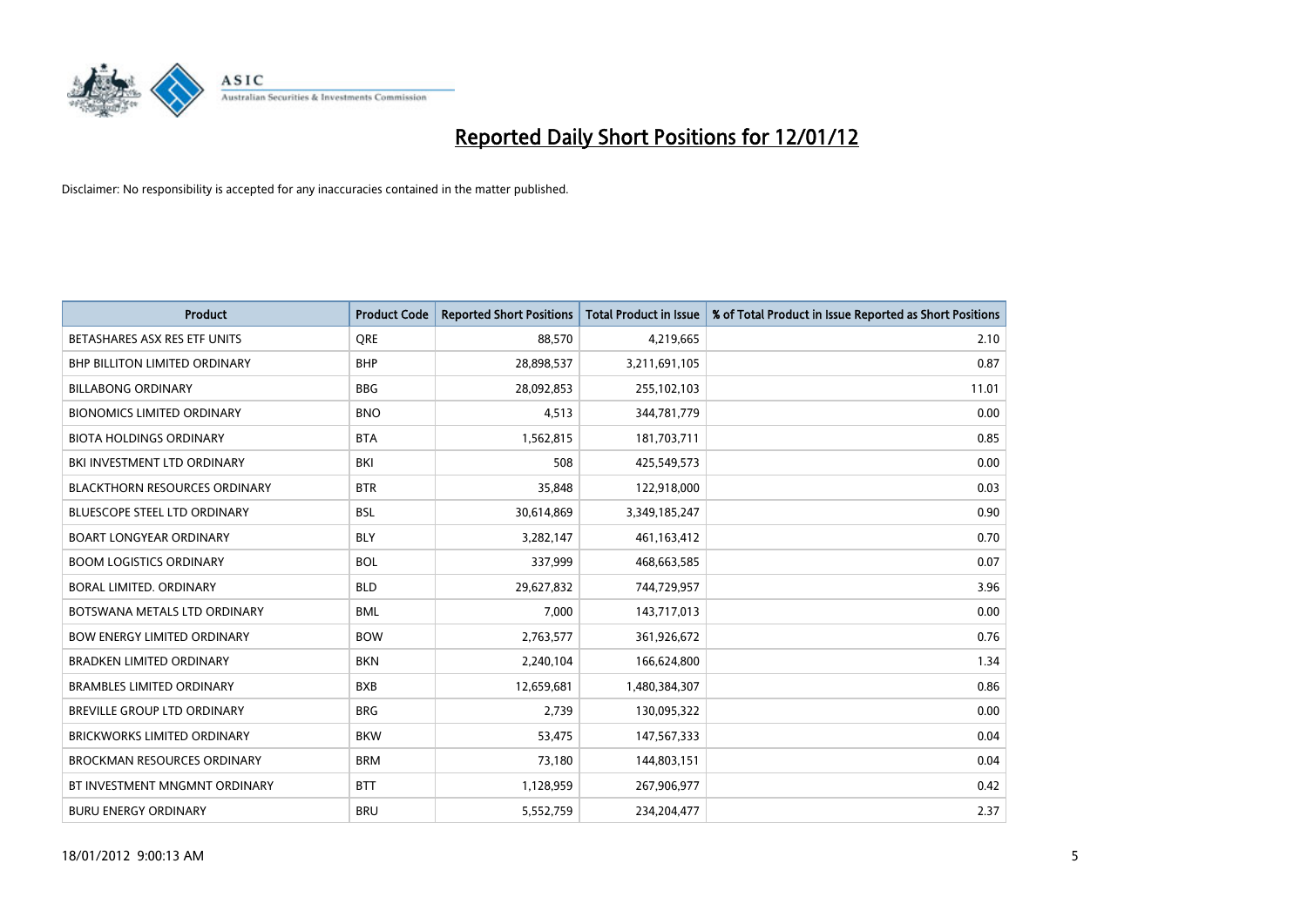

| Product                                    | <b>Product Code</b> | <b>Reported Short Positions</b> | <b>Total Product in Issue</b> | % of Total Product in Issue Reported as Short Positions |
|--------------------------------------------|---------------------|---------------------------------|-------------------------------|---------------------------------------------------------|
| <b>BWP TRUST ORDINARY UNITS</b>            | <b>BWP</b>          | 313,897                         | 520,012,793                   | 0.05                                                    |
| CABCHARGE AUSTRALIA ORDINARY               | CAB                 | 570,578                         | 120,437,014                   | 0.47                                                    |
| CALTEX AUSTRALIA ORDINARY                  | <b>CTX</b>          | 6,446,834                       | 270,000,000                   | 2.39                                                    |
| CAMPBELL BROTHERS ORDINARY                 | <b>CPB</b>          | 789,600                         | 67,503,411                    | 1.16                                                    |
| CAPE LAMBERT RES LTD ORDINARY              | <b>CFE</b>          | 642,241                         | 688,108,792                   | 0.09                                                    |
| CAR PARK TECH LTD ORDINARY                 | <b>CPZ</b>          | 90,000                          | 133,358,602                   | 0.07                                                    |
| CARABELLA RES LTD ORDINARY                 | <b>CLR</b>          | 228                             | 123,101,882                   | 0.00                                                    |
| <b>CARBON ENERGY ORDINARY</b>              | <b>CNX</b>          | 244,892                         | 768,126,960                   | 0.03                                                    |
| CARDNO LIMITED ORDINARY                    | CDD                 | 4,455                           | 112,883,692                   | 0.00                                                    |
| CARNARVON PETROLEUM ORDINARY               | <b>CVN</b>          | 1,570,652                       | 693,320,634                   | 0.22                                                    |
| <b>CARNEGIE WAVE ENERGY ORDINARY</b>       | <b>CWE</b>          | 83,000                          | 1,021,487,627                 | 0.01                                                    |
| <b>CARPATHIAN RESOURCES ORDINARY</b>       | <b>CPN</b>          | 75,000                          | 304,535,101                   | 0.02                                                    |
| CARPENTARIA EXP. LTD ORDINARY              | CAP                 | 9,777                           | 98,991,301                    | 0.01                                                    |
| CARSALES.COM LTD ORDINARY                  | <b>CRZ</b>          | 12,986,336                      | 233,264,223                   | 5.59                                                    |
| <b>CASH CONVERTERS ORDINARY</b>            | CCV                 | 92,958                          | 379,761,025                   | 0.02                                                    |
| CASPIAN OIL & GAS ORDINARY                 | CIG                 | 50,000                          | 1,331,500,513                 | 0.00                                                    |
| <b>CELLNET GROUP ORDINARY</b>              | <b>CLT</b>          | 1,342                           | 60,978,107                    | 0.00                                                    |
| CENTRAL PETROLEUM ORDINARY                 | <b>CTP</b>          | 11,455                          | 1,073,304,842                 | 0.00                                                    |
| <b>CENTRO PROPERTIES UNITS/ORD STAPLED</b> | <b>CNP</b>          | 2,537                           | 972,414,514                   | 0.00                                                    |
| CENTRO RETAIL AUST ORD/UNIT STAPLED SEC    | <b>CRF</b>          | 40,713                          | 1,340,723,189                 | 0.00                                                    |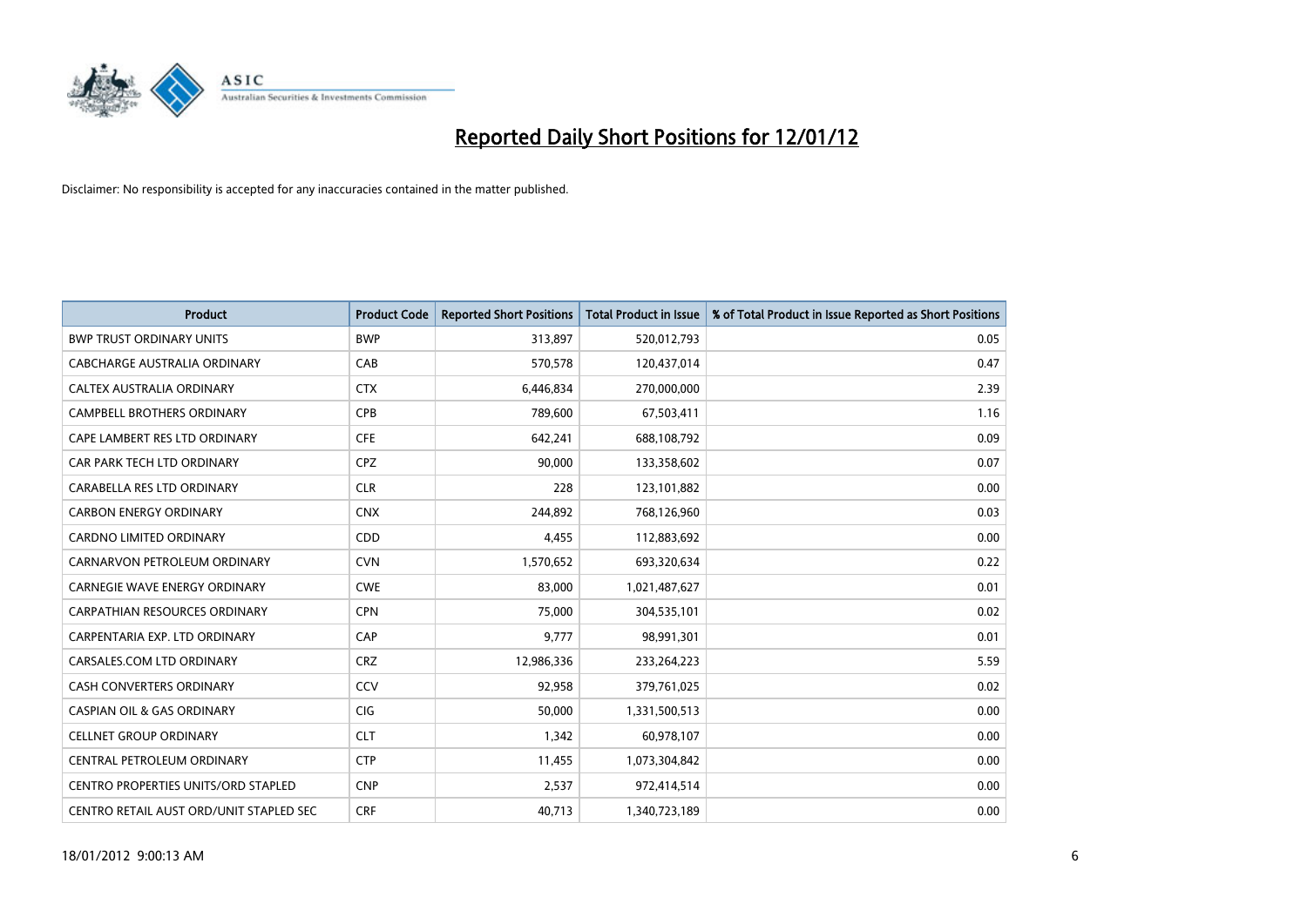

| <b>Product</b>                                | <b>Product Code</b> | <b>Reported Short Positions</b> | <b>Total Product in Issue</b> | % of Total Product in Issue Reported as Short Positions |
|-----------------------------------------------|---------------------|---------------------------------|-------------------------------|---------------------------------------------------------|
| <b>CENTRO RETAIL GROUP STAPLED SECURITIES</b> | <b>CER</b>          | 452,940                         | 2,286,399,424                 | 0.02                                                    |
| CERAMIC FUEL CELLS ORDINARY                   | <b>CFU</b>          | 951,904                         | 1,366,298,863                 | 0.07                                                    |
| <b>CERRO RESOURCES NL ORDINARY</b>            | CJO                 | 5,600                           | 748,768,606                   | 0.00                                                    |
| CFS RETAIL PROPERTY UNITS                     | <b>CFX</b>          | 81,151,320                      | 2,839,591,911                 | 2.86                                                    |
| <b>CGA MINING LIMITED ORDINARY</b>            | <b>CGX</b>          | 11,035                          | 333,475,726                   | 0.00                                                    |
| <b>CHALICE GOLD MINES ORDINARY</b>            | <b>CHN</b>          | 200                             | 250,030,886                   | 0.00                                                    |
| CHALLENGER DIV.PRO. STAPLED UNITS             | <b>CDI</b>          | 96,520                          | 883,903,667                   | 0.00                                                    |
| CHALLENGER INFRAST. STAPLED UNITS             | <b>CIF</b>          | 58,758                          | 316,223,785                   | 0.02                                                    |
| <b>CHALLENGER LIMITED ORDINARY</b>            | <b>CGF</b>          | 6,506,984                       | 552,513,723                   | 1.18                                                    |
| CHANDLER MACLEOD LTD ORDINARY                 | <b>CMG</b>          | 11,970                          | 466,466,720                   | 0.00                                                    |
| CHARTER HALL GROUP STAPLED US PROHIBIT.       | <b>CHC</b>          | 92,358                          | 308,055,896                   | 0.02                                                    |
| <b>CHARTER HALL OFFICE UNIT</b>               | CQ <sub>O</sub>     | 6,282,128                       | 493,319,730                   | 1.25                                                    |
| <b>CHARTER HALL RETAIL UNITS</b>              | <b>COR</b>          | 1,414,824                       | 299,628,571                   | 0.47                                                    |
| <b>CHORUS LIMITED ORDINARY</b>                | <b>CNU</b>          | 1,260,267                       | 385,082,123                   | 0.32                                                    |
| CITIGOLD CORP LTD ORDINARY                    | <b>CTO</b>          | 327,348                         | 1,105,078,301                 | 0.03                                                    |
| <b>CLOUGH LIMITED ORDINARY</b>                | <b>CLO</b>          | 131,741                         | 769,416,269                   | 0.02                                                    |
| COAL OF AFRICA LTD ORDINARY                   | <b>CZA</b>          | 267,247                         | 662,284,573                   | 0.04                                                    |
| COALSPUR MINES LTD ORDINARY                   | <b>CPL</b>          | 1,133,116                       | 579,768,744                   | 0.19                                                    |
| <b>COBAR CONSOLIDATED ORDINARY</b>            | CCU                 | 19,658                          | 206,918,037                   | 0.01                                                    |
| COCA-COLA AMATIL ORDINARY                     | <b>CCL</b>          | 11,603,835                      | 759,567,552                   | 1.53                                                    |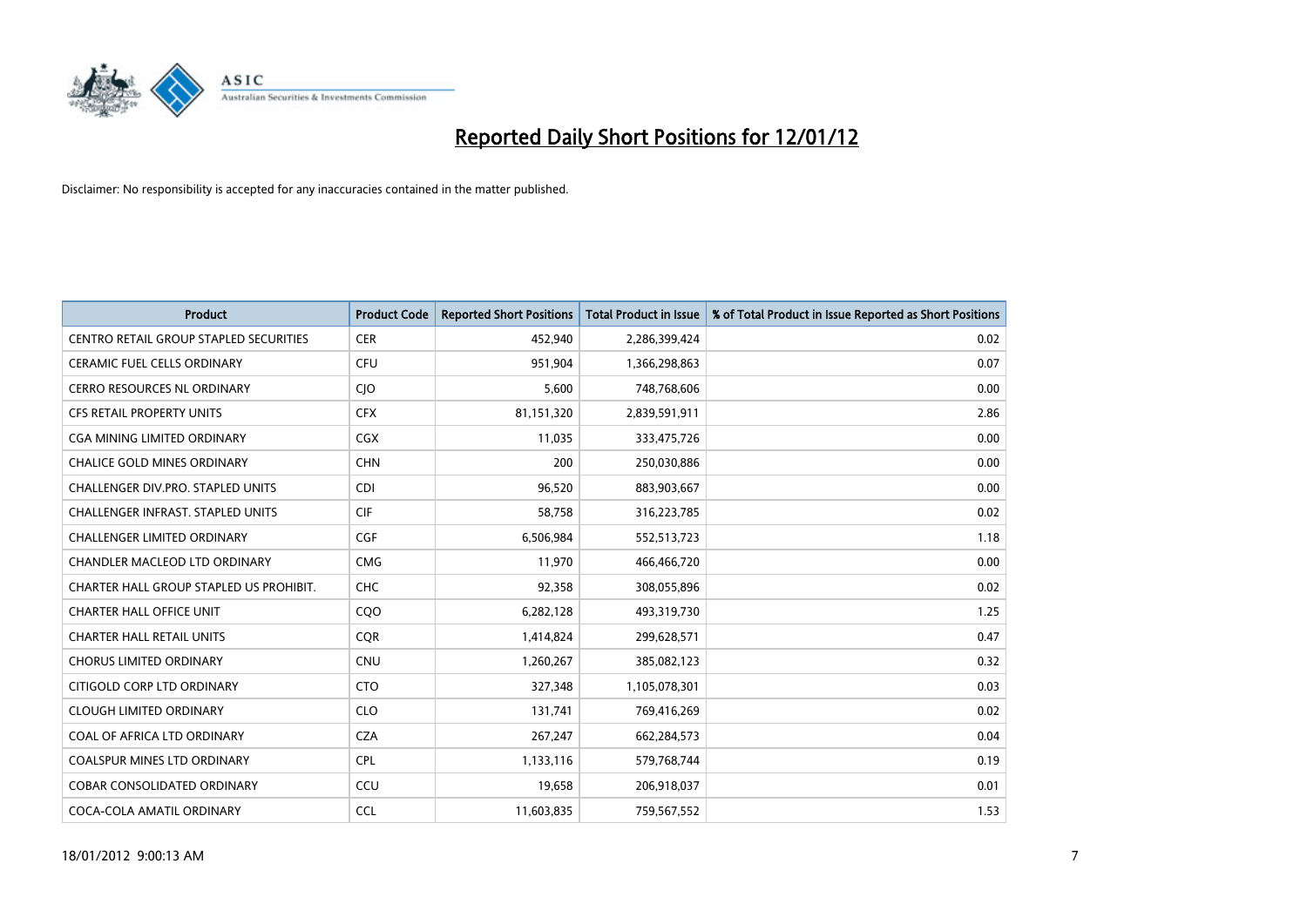

| <b>Product</b>                          | <b>Product Code</b> | <b>Reported Short Positions</b> | <b>Total Product in Issue</b> | % of Total Product in Issue Reported as Short Positions |
|-----------------------------------------|---------------------|---------------------------------|-------------------------------|---------------------------------------------------------|
| <b>COCHLEAR LIMITED ORDINARY</b>        | <b>COH</b>          | 4,213,809                       | 56,902,433                    | 7.39                                                    |
| <b>COCKATOO COAL ORDINARY</b>           | <b>COK</b>          | 6,928,160                       | 1,016,196,908                 | 0.67                                                    |
| <b>COFFEY INTERNATIONAL ORDINARY</b>    | <b>COF</b>          | 3,926                           | 239,260,027                   | 0.00                                                    |
| <b>COKAL LTD ORDINARY</b>               | <b>CKA</b>          | 392,815                         | 384,039,702                   | 0.10                                                    |
| <b>COLLINS FOODS LTD ORDINARY</b>       | <b>CKF</b>          | 34,926                          | 93,000,003                    | 0.04                                                    |
| COMMONWEALTH BANK, ORDINARY             | <b>CBA</b>          | 36,122,720                      | 1,581,280,593                 | 2.24                                                    |
| <b>COMMONWEALTH PROP ORDINARY UNITS</b> | <b>CPA</b>          | 27,988,719                      | 2,458,123,552                 | 1.12                                                    |
| <b>COMPASS RESOURCES ORDINARY</b>       | <b>CMR</b>          | 115,000                         | 1,403,744,100                 | 0.00                                                    |
| <b>COMPUTERSHARE LTD ORDINARY</b>       | <b>CPU</b>          | 7,293,718                       | 555,664,059                   | 1.31                                                    |
| CONSOLIDATED MEDIA, ORDINARY            | <b>CMI</b>          | 587,629                         | 561,834,996                   | 0.10                                                    |
| CONTANGO MICROCAP ORDINARY              | <b>CTN</b>          | 7,500                           | 147,467,406                   | 0.01                                                    |
| CONTINENTAL COAL LTD ORDINARY           | <b>CCC</b>          | 48,735                          | 399,224,054                   | 0.01                                                    |
| <b>COOPER ENERGY LTD ORDINARY</b>       | <b>COE</b>          | 1,858,594                       | 292,791,528                   | 0.64                                                    |
| <b>COPPER STRIKE LTD ORDINARY</b>       | <b>CSE</b>          | 714                             | 129,455,571                   | 0.00                                                    |
| <b>CORDLIFE LIMITED ORDINARY</b>        | CBB                 | 1                               | 150,887,354                   | 0.00                                                    |
| <b>CREDIT CORP GROUP ORDINARY</b>       | <b>CCP</b>          | 13,794                          | 45,571,114                    | 0.03                                                    |
| CROMWELL PROP STAPLED SECURITIES        | <b>CMW</b>          | 13,457                          | 1,112,401,436                 | 0.00                                                    |
| CROWN LIMITED ORDINARY                  | <b>CWN</b>          | 3,308,159                       | 728,394,185                   | 0.45                                                    |
| <b>CSG LIMITED ORDINARY</b>             | <b>CSV</b>          | 547,810                         | 282,567,499                   | 0.19                                                    |
| <b>CSL LIMITED ORDINARY</b>             | <b>CSL</b>          | 6,299,230                       | 519,894,533                   | 1.21                                                    |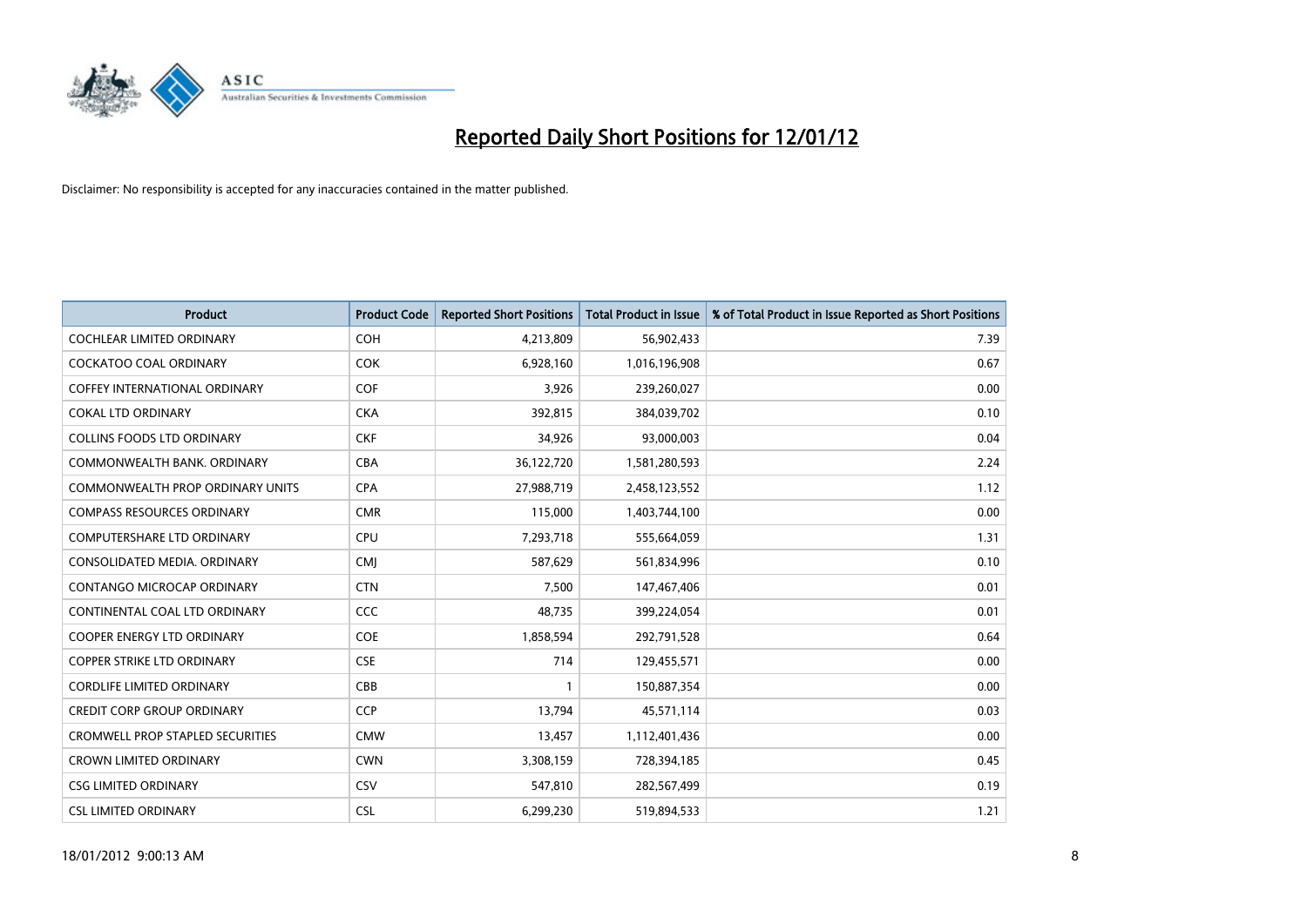

| <b>Product</b>                     | <b>Product Code</b> | <b>Reported Short Positions</b> | <b>Total Product in Issue</b> | % of Total Product in Issue Reported as Short Positions |
|------------------------------------|---------------------|---------------------------------|-------------------------------|---------------------------------------------------------|
| <b>CSR LIMITED ORDINARY</b>        | <b>CSR</b>          | 18,418,053                      | 506,000,315                   | 3.64                                                    |
| <b>CUDECO LIMITED ORDINARY</b>     | <b>CDU</b>          | 2,604,850                       | 160,237,636                   | 1.61                                                    |
| <b>CUSTOMERS LIMITED ORDINARY</b>  | <b>CUS</b>          | 24,953                          | 134,869,357                   | 0.02                                                    |
| DART ENERGY LTD ORDINARY           | <b>DTE</b>          | 6,726,142                       | 734,931,470                   | 0.93                                                    |
| DAVID JONES LIMITED ORDINARY       | <b>DIS</b>          | 53,096,288                      | 524,940,325                   | 10.10                                                   |
| DECMIL GROUP LIMITED ORDINARY      | <b>DCG</b>          | 159,541                         | 165,692,757                   | 0.08                                                    |
| DEEP YELLOW LIMITED ORDINARY       | <b>DYL</b>          | 15,876                          | 1,128,736,403                 | 0.00                                                    |
| DEVINE LIMITED ORDINARY            | <b>DVN</b>          | 1,011                           | 158,730,556                   | 0.00                                                    |
| DEXUS PROPERTY GROUP STAPLED UNITS | <b>DXS</b>          | 23,746,448                      | 4,839,024,176                 | 0.47                                                    |
| DISCOVERY METALS LTD ORDINARY      | <b>DML</b>          | 7,777,422                       | 442,128,231                   | 1.75                                                    |
| DOMINO PIZZA ENTERPR ORDINARY      | <b>DMP</b>          | 41,510                          | 69,174,674                    | 0.06                                                    |
| DOWNER EDI LIMITED ORDINARY        | <b>DOW</b>          | 6,325,633                       | 429,100,296                   | 1.46                                                    |
| DUET GROUP STAPLED US PROHIBIT.    | <b>DUE</b>          | 11,748,801                      | 1,091,628,341                 | 1.07                                                    |
| DULUXGROUP LIMITED ORDINARY        | <b>DLX</b>          | 9,695,675                       | 367,456,259                   | 2.63                                                    |
| <b>DWS LTD ORDINARY</b>            | <b>DWS</b>          | 1,241                           | 132,362,763                   | 0.00                                                    |
| ECHO ENTERTAINMENT ORDINARY        | <b>EGP</b>          | 4,730,435                       | 688,019,737                   | 0.67                                                    |
| ELDERS LIMITED ORDINARY            | ELD                 | 14,000,928                      | 448,598,480                   | 3.11                                                    |
| ELDORADO GOLD CORP CDI 1:1         | EAU                 | 37,067                          | 9,175,768                     | 0.39                                                    |
| ELEMENTAL MINERALS ORDINARY        | ELM                 | 414,124                         | 229,037,236                   | 0.17                                                    |
| ELEMENTOS LIMITED ORDINARY         | <b>ELT</b>          | 16                              | 82,383,526                    | 0.00                                                    |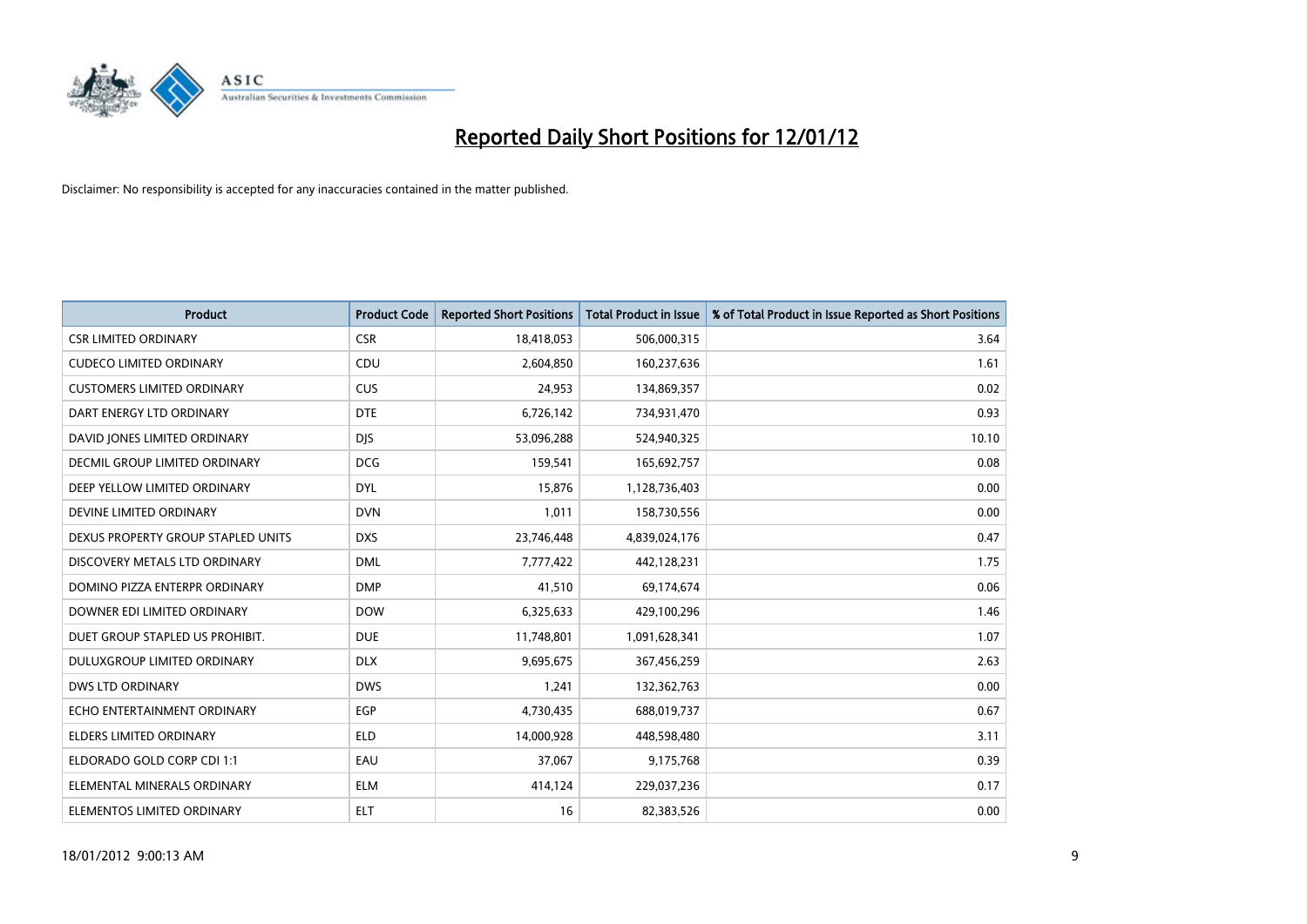

| <b>Product</b>                        | <b>Product Code</b> | <b>Reported Short Positions</b> | <b>Total Product in Issue</b> | % of Total Product in Issue Reported as Short Positions |
|---------------------------------------|---------------------|---------------------------------|-------------------------------|---------------------------------------------------------|
| ELIXIR PETROLEUM LTD ORDINARY         | <b>EXR</b>          | 324,400                         | 217,288,472                   | 0.15                                                    |
| <b>EMECO HOLDINGS ORDINARY</b>        | <b>EHL</b>          | 1,116,895                       | 631,237,586                   | 0.18                                                    |
| <b>ENDEAVOUR MIN CORP CDI 1:1</b>     | <b>EVR</b>          | 22,931                          | 129,197,662                   | 0.01                                                    |
| <b>ENERGY RESOURCES ORDINARY 'A'</b>  | <b>ERA</b>          | 3,372,987                       | 517,725,062                   | 0.63                                                    |
| <b>ENERGY WORLD CORPOR, ORDINARY</b>  | <b>EWC</b>          | 21,148,633                      | 1,734,166,672                 | 1.23                                                    |
| <b>ENTEK ENERGY LTD ORDINARY</b>      | ETE                 | 489,903                         | 510,657,387                   | 0.10                                                    |
| <b>ENTELLECT LIMITED ORDINARY</b>     | <b>ESN</b>          | 464,050                         | 985,337,932                   | 0.05                                                    |
| <b>ENVESTRA LIMITED ORDINARY</b>      | <b>ENV</b>          | 2,092,922                       | 1,547,890,032                 | 0.13                                                    |
| EVOLUTION MINING LTD ORDINARY         | <b>EVN</b>          | 1,377,918                       | 700,995,107                   | 0.18                                                    |
| EXOMA ENERGY LIMITED ORDINARY         | EXE                 | 281,678                         | 417,357,759                   | 0.07                                                    |
| EXTRACT RESOURCES ORDINARY            | <b>EXT</b>          | 882,965                         | 251,159,163                   | 0.33                                                    |
| FAIRFAX MEDIA LTD ORDINARY            | <b>FXI</b>          | 275,218,571                     | 2,351,955,725                 | 11.71                                                   |
| FANTASTIC HOLDINGS ORDINARY           | <b>FAN</b>          | 1,220                           | 102,739,538                   | 0.00                                                    |
| <b>FAR LTD ORDINARY</b>               | <b>FAR</b>          | 21,000,000                      | 2,150,080,157                 | 0.98                                                    |
| FISHER & PAYKEL APP. ORDINARY         | <b>FPA</b>          | 18,298                          | 724,235,162                   | 0.00                                                    |
| FKP PROPERTY GROUP STAPLED SECURITIES | <b>FKP</b>          | 22,601,988                      | 1,197,968,723                 | 1.86                                                    |
| FLEETWOOD CORP ORDINARY               | <b>FWD</b>          | 258,713                         | 58,850,214                    | 0.43                                                    |
| FLETCHER BUILDING ORDINARY            | <b>FBU</b>          | 10,427,192                      | 680,739,504                   | 1.54                                                    |
| FLEXIGROUP LIMITED ORDINARY           | <b>FXL</b>          | 59,896                          | 279,268,329                   | 0.02                                                    |
| <b>FLIGHT CENTRE ORDINARY</b>         | <b>FLT</b>          | 9,711,443                       | 100,005,264                   | 9.70                                                    |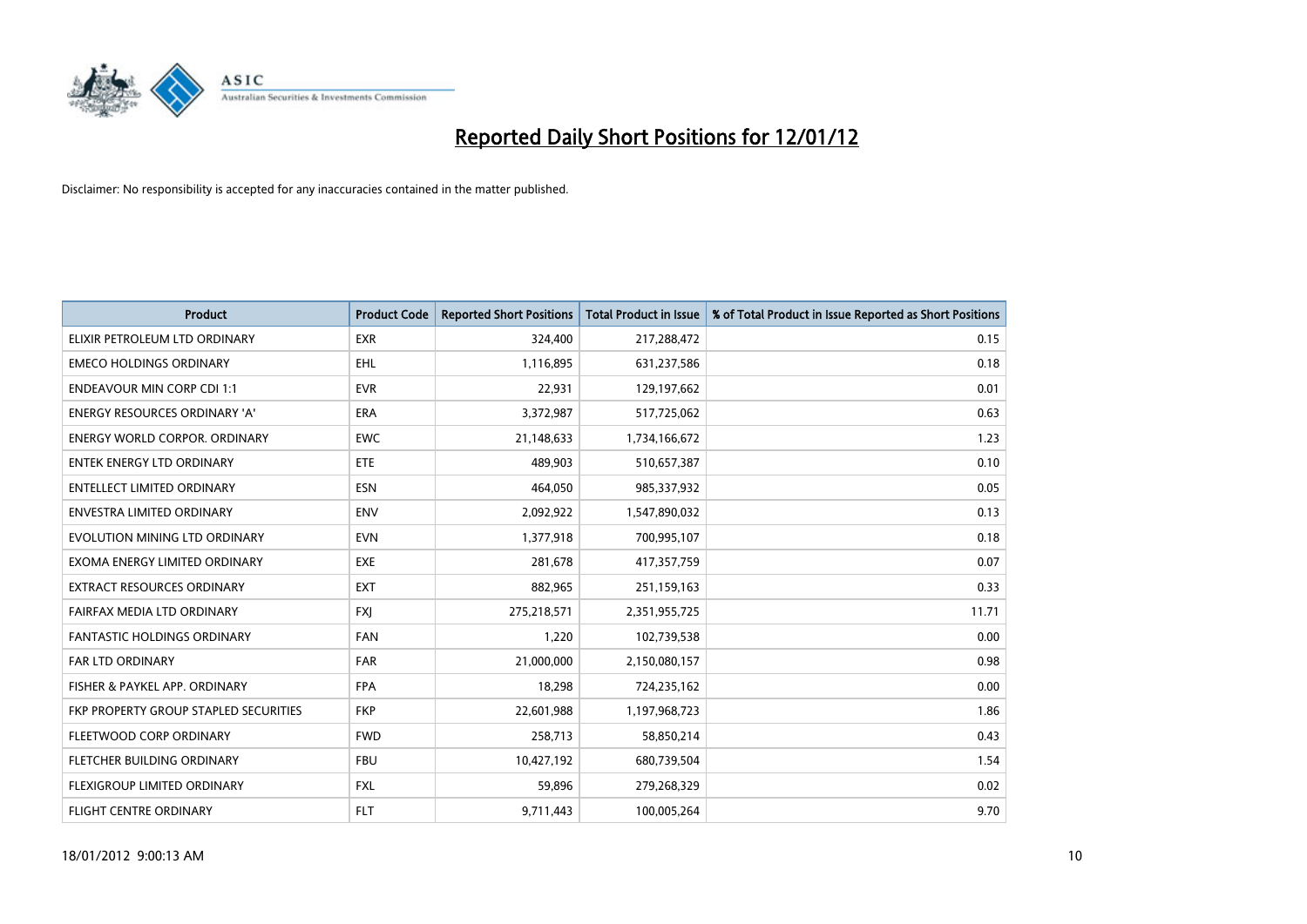

| <b>Product</b>                            | <b>Product Code</b> | <b>Reported Short Positions</b> | <b>Total Product in Issue</b> | % of Total Product in Issue Reported as Short Positions |
|-------------------------------------------|---------------------|---------------------------------|-------------------------------|---------------------------------------------------------|
| FLINDERS MINES LTD ORDINARY               | <b>FMS</b>          | 26,041,207                      | 1,821,300,404                 | 1.43                                                    |
| <b>FOCUS MINERALS LTD ORDINARY</b>        | <b>FML</b>          | 520,189                         | 4,320,773,701                 | 0.00                                                    |
| <b>FORGE GROUP LIMITED ORDINARY</b>       | FGE                 | 111,281                         | 83,469,014                    | 0.13                                                    |
| FORTE ENERGY NL ORDINARY                  | FTE                 | 2,667,039                       | 695,589,311                   | 0.38                                                    |
| FORTESCUE METALS GRP ORDINARY             | <b>FMG</b>          | 54,644,042                      | 3,113,798,659                 | 1.71                                                    |
| <b>FUNTASTIC LIMITED ORDINARY</b>         | <b>FUN</b>          | 322,528                         | 340,997,682                   | 0.09                                                    |
| <b>G.U.D. HOLDINGS ORDINARY</b>           | GUD                 | 528,196                         | 70,107,387                    | 0.74                                                    |
| <b>GALAXY RESOURCES ORDINARY</b>          | GXY                 | 1,374,050                       | 323,327,000                   | 0.41                                                    |
| <b>GEODYNAMICS LIMITED ORDINARY</b>       | GDY                 | 34,326                          | 363,690,627                   | 0.01                                                    |
| <b>GINDALBIE METALS LTD ORDINARY</b>      | GBG                 | 27,783,925                      | 1,247,487,454                 | 2.22                                                    |
| <b>GLOBAL MINING ORDINARY</b>             | GMI                 | 8,951                           | 182,363,570                   | 0.00                                                    |
| <b>GLOUCESTER COAL ORDINARY</b>           | GCL                 | 1,278,873                       | 202,905,967                   | 0.63                                                    |
| <b>GME RESOURCES LTD ORDINARY</b>         | <b>GME</b>          | 800                             | 322,635,902                   | 0.00                                                    |
| <b>GOLD ROAD RES LTD ORDINARY</b>         | GOR                 | 68,015                          | 389,950,665                   | 0.02                                                    |
| <b>GOLDEN WEST RESOURCE ORDINARY</b>      | <b>GWR</b>          | 1,617                           | 192,082,567                   | 0.00                                                    |
| <b>GOODMAN FIELDER, ORDINARY</b>          | <b>GFF</b>          | 81,453,689                      | 1,955,559,207                 | 4.16                                                    |
| <b>GOODMAN GROUP STAPLED US PROHIBIT.</b> | <b>GMG</b>          | 32,937,007                      | 7,699,816,741                 | 0.42                                                    |
| <b>GPT GROUP STAPLED SEC.</b>             | <b>GPT</b>          | 23,228,251                      | 1,817,396,432                 | 1.27                                                    |
| <b>GRAINCORP LIMITED A CLASS ORDINARY</b> | <b>GNC</b>          | 814,871                         | 198,318,900                   | 0.40                                                    |
| <b>GRANGE RESOURCES. ORDINARY</b>         | GRR                 | 290,595                         | 1,154,359,727                 | 0.01                                                    |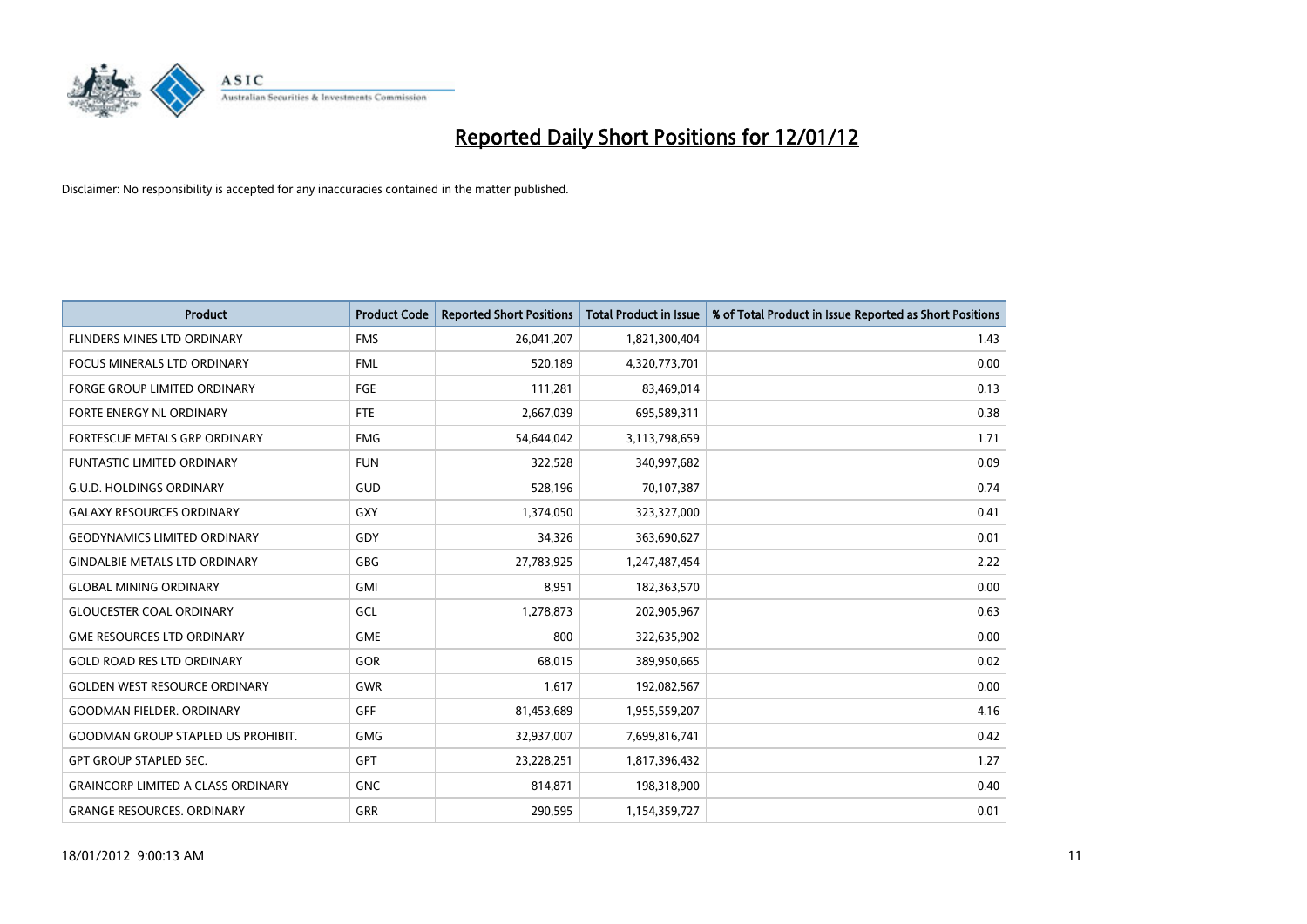

| <b>Product</b>                                   | <b>Product Code</b> | <b>Reported Short Positions</b> | <b>Total Product in Issue</b> | % of Total Product in Issue Reported as Short Positions |
|--------------------------------------------------|---------------------|---------------------------------|-------------------------------|---------------------------------------------------------|
| <b>GREENCAP LIMITED ORDINARY</b>                 | GCG                 | 1                               | 262,515,385                   | 0.00                                                    |
| <b>GREENLAND MIN EN LTD ORDINARY</b>             | GGG                 | 3,063,127                       | 416,390,488                   | 0.72                                                    |
| <b>GROWTHPOINT PROPERTY ORD/UNIT STAPLED SEC</b> | GOZ                 | 45,000                          | 291,904,374                   | 0.02                                                    |
| <b>GRYPHON MINERALS LTD ORDINARY</b>             | GRY                 | 1,488,591                       | 348,164,983                   | 0.42                                                    |
| <b>GUILDFORD COAL LTD ORDINARY</b>               | <b>GUF</b>          | 1,305,264                       | 230,523,734                   | 0.57                                                    |
| <b>GUINNESS PEAT GROUP. CDI 1:1</b>              | GPG                 | 54                              | 282,039,580                   | 0.00                                                    |
| <b>GUNNS LIMITED ORDINARY</b>                    | GNS                 | 42,026,228                      | 848,401,559                   | 4.94                                                    |
| <b>GWA GROUP LTD ORDINARY</b>                    | <b>GWA</b>          | 11,805,967                      | 301,525,014                   | 3.90                                                    |
| <b>HARVEY NORMAN ORDINARY</b>                    | <b>HVN</b>          | 61,605,359                      | 1,062,316,784                 | 5.81                                                    |
| HASTIE GROUP LIMITED ORDINARY                    | <b>HST</b>          | 192,667                         | 137,353,504                   | 0.13                                                    |
| HASTINGS DIVERSIFIED STAPLED SECURITY            | <b>HDF</b>          | 2,321,652                       | 530,001,072                   | 0.43                                                    |
| HAVILAH RESOURCES NL ORDINARY                    | <b>HAV</b>          | 57,777                          | 100,760,877                   | 0.06                                                    |
| <b>HEARTWARE INT INC CDI 35:1</b>                | <b>HIN</b>          | 272,008                         | 43,772,855                    | 0.62                                                    |
| <b>HENDERSON GROUP CDI 1:1</b>                   | <b>HGG</b>          | 9,391,336                       | 666,703,844                   | 1.40                                                    |
| HEA HOLDINGS LIMITED ORDINARY                    | <b>HFA</b>          | 16,273                          | 117,332,831                   | 0.01                                                    |
| HIGHLANDS PACIFIC ORDINARY                       | HIG                 | 2,415,464                       | 686,082,148                   | 0.35                                                    |
| HILLGROVE RES LTD ORDINARY                       | <b>HGO</b>          | 6,816,107                       | 793,698,575                   | 0.84                                                    |
| HILLS HOLDINGS LTD ORDINARY                      | HIL                 | 3,871,264                       | 246,349,244                   | 1.56                                                    |
| HORIZON OIL LIMITED ORDINARY                     | <b>HZN</b>          | 20,595,053                      | 1,130,811,515                 | 1.82                                                    |
| HUNNU COAL LIMITED ORDINARY                      | <b>HUN</b>          | 14,613                          | 218,565,002                   | 0.00                                                    |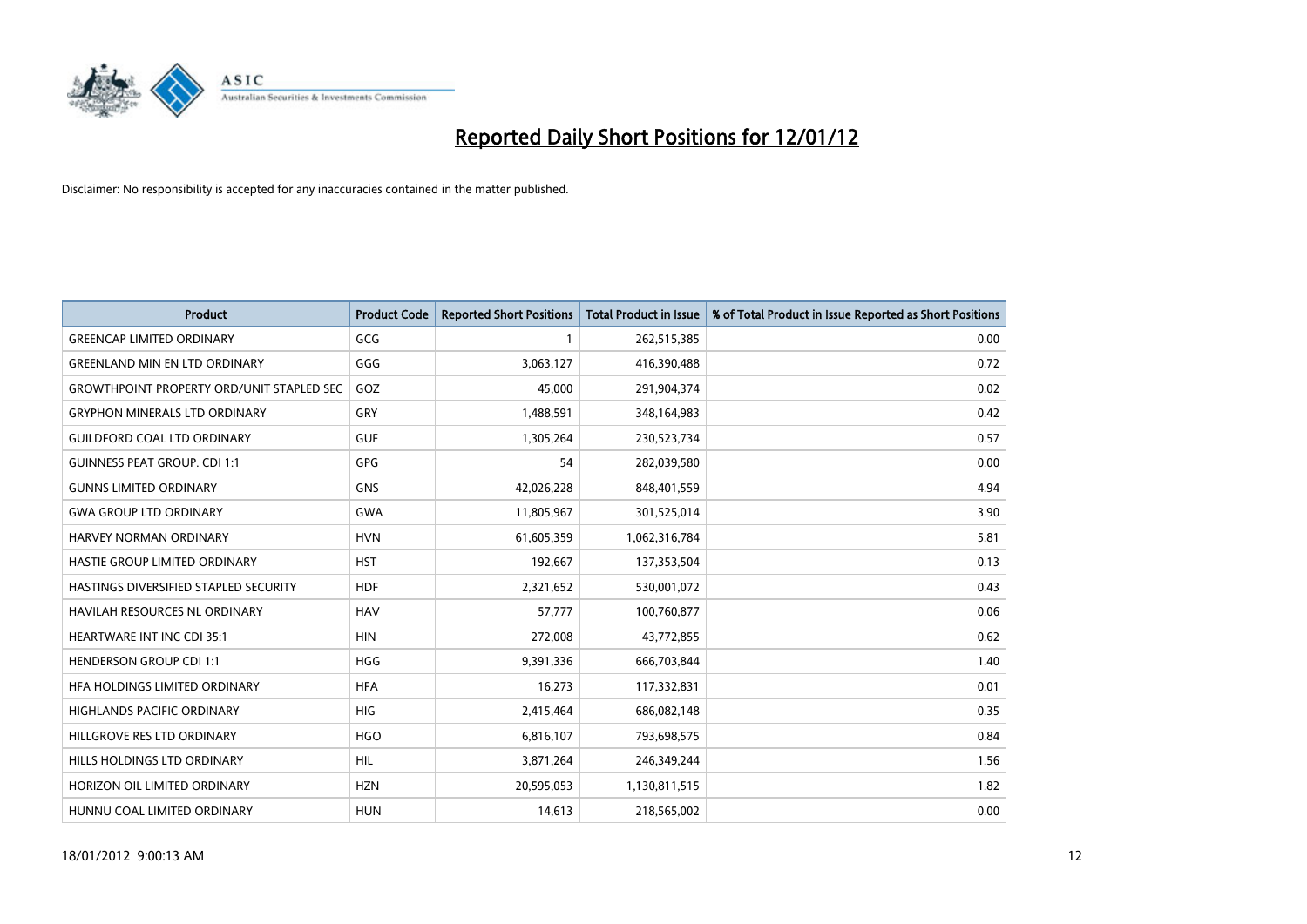

| <b>Product</b>                                | <b>Product Code</b> | <b>Reported Short Positions</b> | <b>Total Product in Issue</b> | % of Total Product in Issue Reported as Short Positions |
|-----------------------------------------------|---------------------|---------------------------------|-------------------------------|---------------------------------------------------------|
| <b>ICON ENERGY LIMITED ORDINARY</b>           | <b>ICN</b>          | 2,730                           | 469,301,394                   | 0.00                                                    |
| <b>IINET LIMITED ORDINARY</b>                 | <b>IIN</b>          | 125,158                         | 148,896,183                   | 0.09                                                    |
| <b>ILUKA RESOURCES ORDINARY</b>               | ILU                 | 16,220,731                      | 418,700,517                   | 3.84                                                    |
| <b>IMDEX LIMITED ORDINARY</b>                 | <b>IMD</b>          | 1,217,322                       | 204,447,435                   | 0.61                                                    |
| IMF (AUSTRALIA) LTD ORDINARY                  | <b>IMF</b>          | 329,821                         | 123,828,193                   | 0.26                                                    |
| <b>IMX RESOURCES LTD ORDINARY</b>             | <b>IXR</b>          | 20,000                          | 262,612,803                   | 0.01                                                    |
| <b>INCITEC PIVOT ORDINARY</b>                 | IPL                 | 3,508,595                       | 1,628,730,107                 | 0.20                                                    |
| INDEPENDENCE GROUP ORDINARY                   | <b>IGO</b>          | 5,556,307                       | 232,525,035                   | 2.39                                                    |
| <b>INDOPHIL RESOURCES ORDINARY</b>            | <b>IRN</b>          | 1,213,779                       | 1,062,104,527                 | 0.10                                                    |
| <b>INDUSTREA LIMITED ORDINARY</b>             | IDL.                | 977,674                         | 368,992,435                   | 0.27                                                    |
| INFIGEN ENERGY STAPLED SECURITIES             | <b>IFN</b>          | 5,689,386                       | 762,265,972                   | 0.76                                                    |
| ING RE COM GROUP STAPLED SECURITIES           | ILF.                | 3,583                           | 441,029,194                   | 0.00                                                    |
| <b>INSURANCE AUSTRALIA ORDINARY</b>           | IAG                 | 5,201,299                       | 2,079,034,021                 | 0.22                                                    |
| INTEGRA MINING LTD, ORDINARY                  | IGR                 | 5,179,346                       | 846,293,881                   | 0.61                                                    |
| <b>INTREPID MINES ORDINARY</b>                | <b>IAU</b>          | 3,556,805                       | 523,813,947                   | 0.68                                                    |
| <b>INVESTA OFFICE FUND STAPLED SECURITIES</b> | <b>IOF</b>          | 8,227,237                       | 2,657,463,999                 | 0.28                                                    |
| <b>INVOCARE LIMITED ORDINARY</b>              | <b>IVC</b>          | 1,627,857                       | 110,030,298                   | 1.47                                                    |
| ION LIMITED ORDINARY                          | <b>ION</b>          | 164,453                         | 256,365,105                   | 0.06                                                    |
| <b>IOOF HOLDINGS LTD ORDINARY</b>             | IFL                 | 941,165                         | 229,794,395                   | 0.41                                                    |
| IRESS MARKET TECH. ORDINARY                   | <b>IRE</b>          | 1,290,837                       | 127,036,010                   | 1.01                                                    |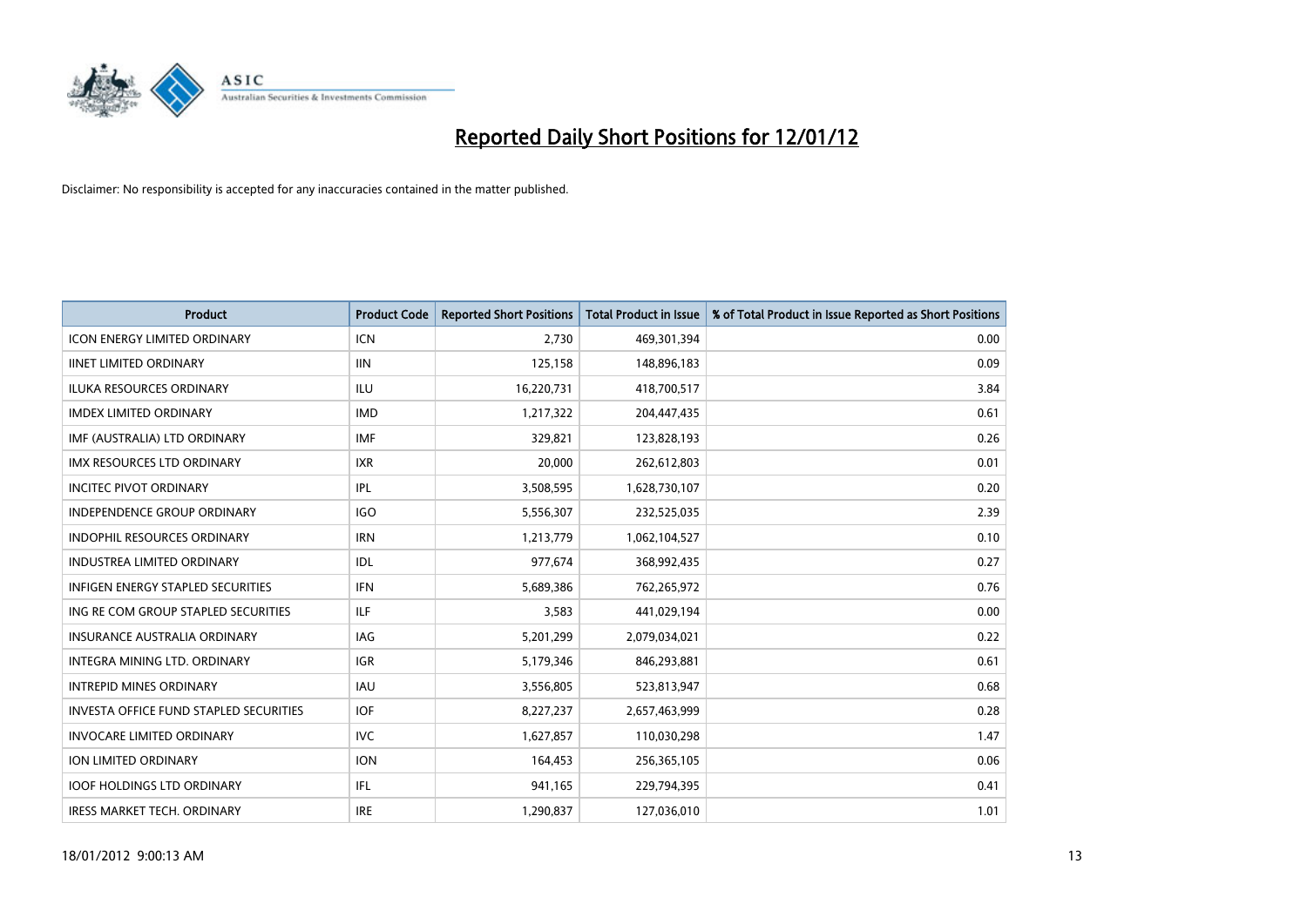

| <b>Product</b>                            | <b>Product Code</b> | <b>Reported Short Positions</b> | <b>Total Product in Issue</b> | % of Total Product in Issue Reported as Short Positions |
|-------------------------------------------|---------------------|---------------------------------|-------------------------------|---------------------------------------------------------|
| <b>IRON ORE HOLDINGS ORDINARY</b>         | <b>IOH</b>          | 19,882                          | 166,087,005                   | 0.01                                                    |
| ISHARES MSCI AUS 200 ISHARES MSCI AUS 200 | IOZ                 | 74,090                          | 2,927,373                     | 2.53                                                    |
| ISHARES MSCI EM MKTS CDI 1:1              | IEM                 | 22,213                          | 425,700,000                   | 0.01                                                    |
| ISHARES S&P HIGH DIV ISHARES S&P HIGH DIV | <b>IHD</b>          | 99,554                          | 2,503,027                     | 3.98                                                    |
| ISHARES SMALL ORDS ISHARES SMALL ORDS     | <b>ISO</b>          | 939,700                         | 5,403,165                     | 17.39                                                   |
| <b>IVANHOE AUSTRALIA ORDINARY</b>         | <b>IVA</b>          | 1,476,377                       | 552,385,295                   | 0.26                                                    |
| JAMES HARDIE INDUST CHESS DEPOSITARY INT  | <b>JHX</b>          | 15,254,263                      | 435,721,099                   | 3.48                                                    |
| <b>JAMESON RESOURCES ORDINARY</b>         | JAL                 | 1,600,000                       | 142,001,227                   | 1.13                                                    |
| <b>JB HI-FI LIMITED ORDINARY</b>          | <b>JBH</b>          | 21,833,663                      | 98,833,643                    | 22.09                                                   |
| <b>KAGARA LTD ORDINARY</b>                | KZL                 | 13,408,948                      | 798,953,117                   | 1.69                                                    |
| KAROON GAS AUSTRALIA ORDINARY             | <b>KAR</b>          | 2,892,095                       | 221,420,769                   | 1.31                                                    |
| KATHMANDU HOLD LTD ORDINARY               | <b>KMD</b>          | 1,914,700                       | 200,000,000                   | 0.95                                                    |
| <b>KBL MINING LIMITED ORDINARY</b>        | <b>KBL</b>          | 1,820                           | 168,032,869                   | 0.00                                                    |
| <b>KEYBRIDGE CAPITAL ORDINARY</b>         | <b>KBC</b>          | 6,000                           | 172,070,564                   | 0.00                                                    |
| KINGSGATE CONSOLID. ORDINARY              | <b>KCN</b>          | 3,537,870                       | 140,872,908                   | 2.50                                                    |
| KINGSROSE MINING LTD ORDINARY             | <b>KRM</b>          | 772,738                         | 271,985,968                   | 0.28                                                    |
| LEIGHTON HOLDINGS ORDINARY                | LEI                 | 6,302,147                       | 337,087,596                   | 1.84                                                    |
| LEND LEASE GROUP UNIT/ORD STAPLED         | LLC                 | 1,737,365                       | 571,804,090                   | 0.29                                                    |
| LINC ENERGY LTD ORDINARY                  | <b>LNC</b>          | 8,212,548                       | 504,487,631                   | 1.63                                                    |
| LYNAS CORPORATION ORDINARY                | <b>LYC</b>          | 111,908,240                     | 1,713,846,913                 | 6.52                                                    |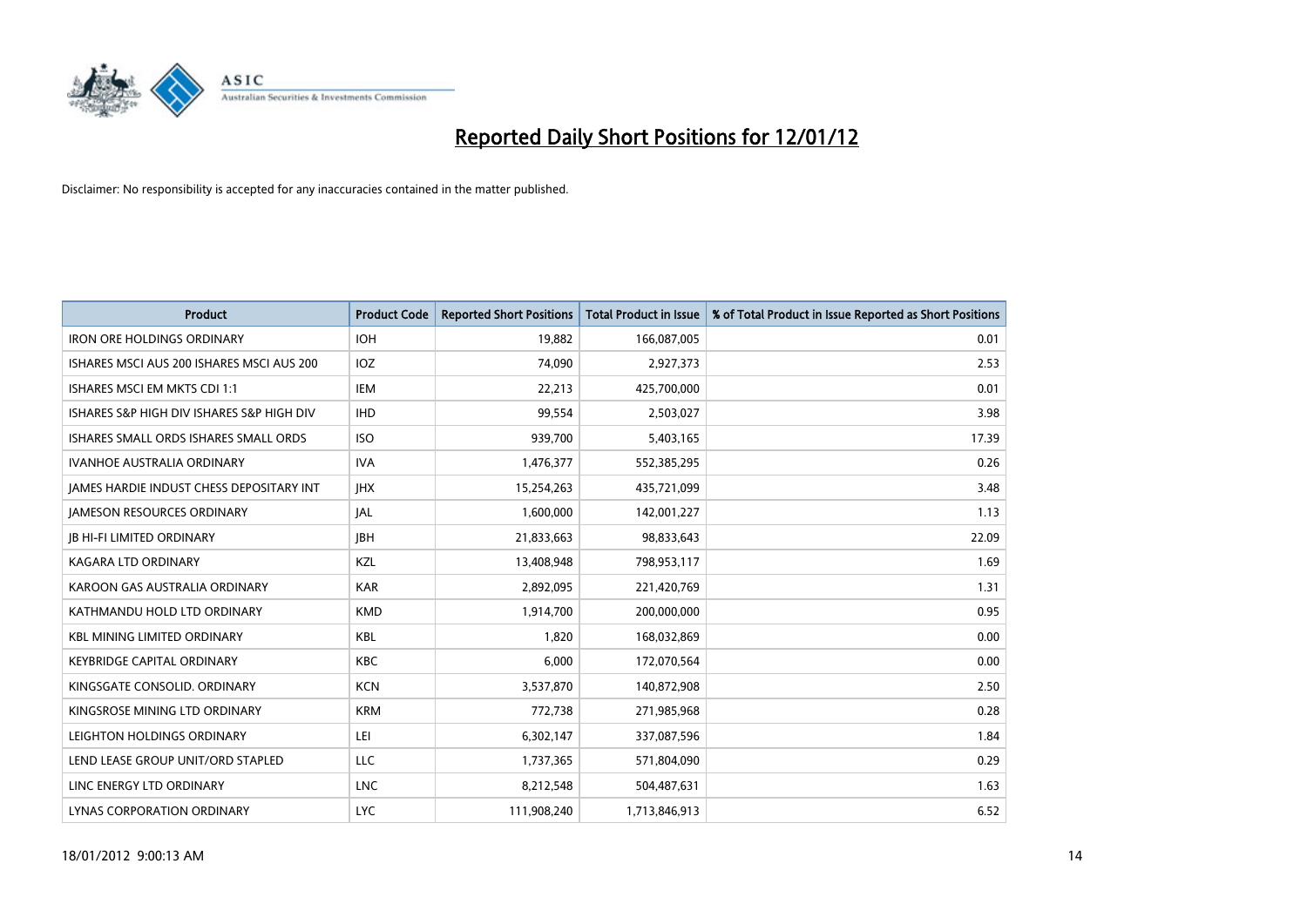

| <b>Product</b>                        | <b>Product Code</b> | <b>Reported Short Positions</b> | <b>Total Product in Issue</b> | % of Total Product in Issue Reported as Short Positions |
|---------------------------------------|---------------------|---------------------------------|-------------------------------|---------------------------------------------------------|
| <b>M2 TELECOMMUNICATION ORDINARY</b>  | <b>MTU</b>          | 291,951                         | 124,493,385                   | 0.23                                                    |
| <b>MACMAHON HOLDINGS ORDINARY</b>     | MAH                 | 2,439,304                       | 738,631,705                   | 0.33                                                    |
| MACO ATLAS ROADS GRP ORDINARY STAPLED | <b>MQA</b>          | 12,301,098                      | 464,279,594                   | 2.65                                                    |
| MACQUARIE GROUP LTD ORDINARY          | <b>MOG</b>          | 7,197,373                       | 348,580,949                   | 2.07                                                    |
| MAGELLAN FIN GRP LTD ORDINARY         | <b>MFG</b>          | 25,000                          | 152,558,341                   | 0.02                                                    |
| MARENGO MINING ORDINARY               | <b>MGO</b>          | 39,850                          | 1,002,399,863                 | 0.00                                                    |
| <b>MATRIX C &amp; E LTD ORDINARY</b>  | <b>MCE</b>          | 496,563                         | 77,081,507                    | 0.64                                                    |
| MCMILLAN SHAKESPEARE ORDINARY         | <b>MMS</b>          | 96,908                          | 70,639,319                    | 0.13                                                    |
| MCPHERSON'S LTD ORDINARY              | <b>MCP</b>          | 15,360                          | 72,401,758                    | 0.02                                                    |
| MEDUSA MINING LTD ORDINARY            | <b>MML</b>          | 1,594,585                       | 188,903,911                   | 0.85                                                    |
| MELBOURNE IT LIMITED ORDINARY         | <b>MLB</b>          | 136,142                         | 81,352,178                    | 0.17                                                    |
| MEO AUSTRALIA LTD ORDINARY            | <b>MEO</b>          | 11,406,326                      | 539,913,260                   | 2.11                                                    |
| MERMAID MARINE ORDINARY               | <b>MRM</b>          | 293,539                         | 217,833,136                   | 0.13                                                    |
| MESOBLAST LIMITED ORDINARY            | <b>MSB</b>          | 7,059,585                       | 280,425,258                   | 2.55                                                    |
| METALS X LIMITED ORDINARY             | <b>MLX</b>          | 587,380                         | 1,325,670,714                 | 0.05                                                    |
| METCASH LIMITED ORDINARY              | <b>MTS</b>          | 28,046,530                      | 771,343,404                   | 3.60                                                    |
| METGASCO LIMITED ORDINARY             | <b>MEL</b>          | 333,298                         | 338,592,672                   | 0.10                                                    |
| METMINCO LIMITED ORDINARY             | <b>MNC</b>          | 967,953                         | 1,748,330,432                 | 0.05                                                    |
| MHM METALS LIMITED ORDINARY           | <b>MHM</b>          | 14,814                          | 103,538,311                   | 0.01                                                    |
| MICLYN EXP OFFSHR ORDINARY            | <b>MIO</b>          | 19,297                          | 278,515,705                   | 0.01                                                    |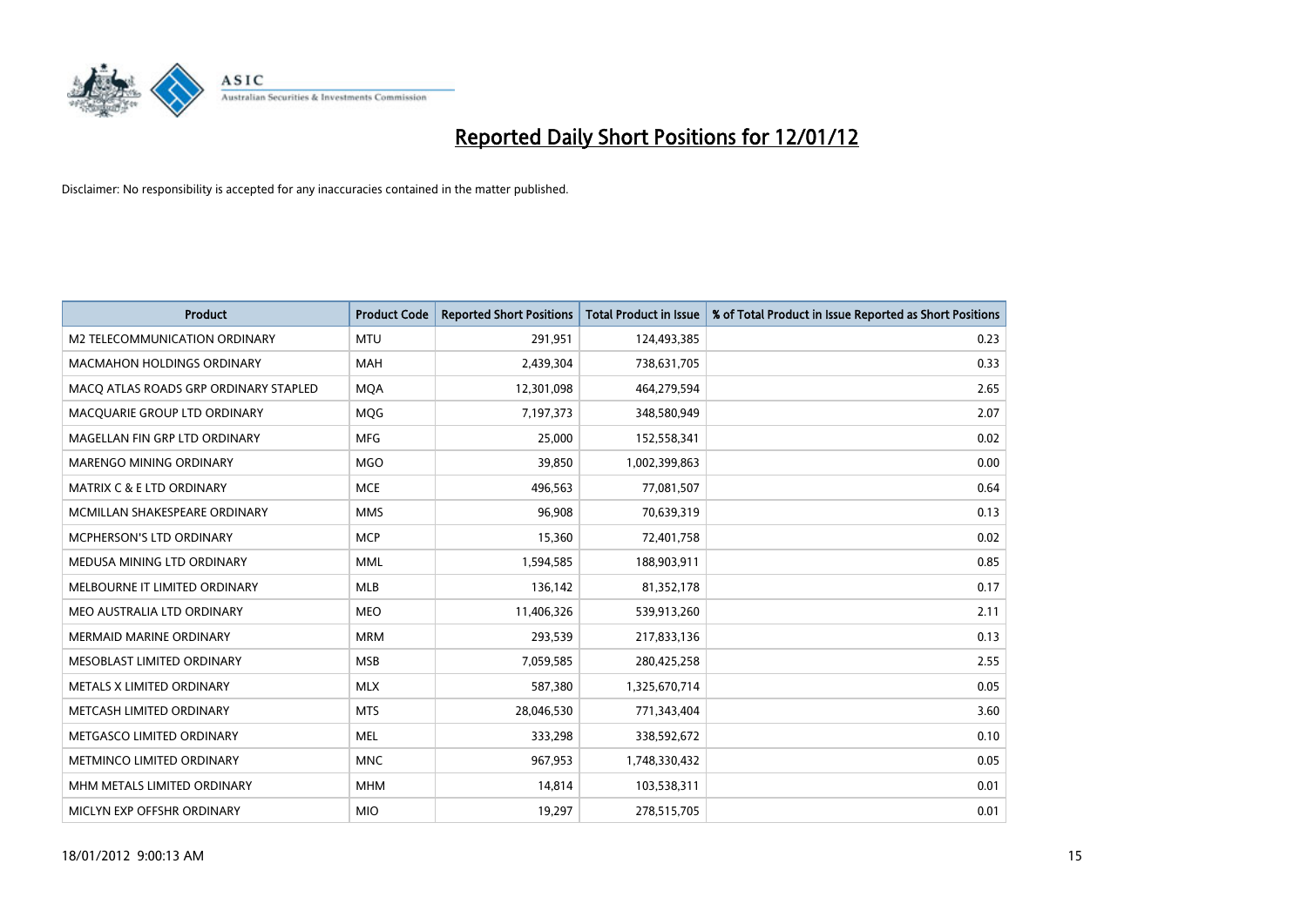

| <b>Product</b>                     | <b>Product Code</b> | <b>Reported Short Positions</b> | <b>Total Product in Issue</b> | % of Total Product in Issue Reported as Short Positions |
|------------------------------------|---------------------|---------------------------------|-------------------------------|---------------------------------------------------------|
| MINCOR RESOURCES NL ORDINARY       | <b>MCR</b>          | 1,033,010                       | 196,060,804                   | 0.52                                                    |
| MINEMAKERS LIMITED ORDINARY        | MAK                 | 41,488                          | 228,236,727                   | 0.02                                                    |
| MINERAL DEPOSITS ORDINARY          | <b>MDL</b>          | 161,026                         | 83,538,786                    | 0.20                                                    |
| MINERAL RESOURCES. ORDINARY        | <b>MIN</b>          | 829,886                         | 184,691,989                   | 0.44                                                    |
| MIRABELA NICKEL LTD ORDINARY       | <b>MBN</b>          | 12,403,878                      | 491,781,237                   | 2.50                                                    |
| MIRVAC GROUP STAPLED SECURITIES    | <b>MGR</b>          | 23,076,952                      | 3,416,996,915                 | 0.65                                                    |
| MOLOPO ENERGY LTD ORDINARY         | <b>MPO</b>          | 1,366,174                       | 245,579,810                   | 0.55                                                    |
| MOLY MINES LIMITED ORDINARY        | MOL                 | 81,209                          | 384,893,989                   | 0.02                                                    |
| <b>MONADELPHOUS GROUP ORDINARY</b> | <b>MND</b>          | 1,481,619                       | 88,674,327                    | 1.66                                                    |
| MORTGAGE CHOICE LTD ORDINARY       | <b>MOC</b>          | 1,859,107                       | 119,948,255                   | 1.55                                                    |
| <b>MOUNT GIBSON IRON ORDINARY</b>  | <b>MGX</b>          | 4,540,530                       | 1,082,570,693                 | 0.40                                                    |
| MSF SUGAR LIMITED ORDINARY         | <b>MSF</b>          | 15,409                          | 69,248,422                    | 0.02                                                    |
| MULTIPLEX SITES SITES              | <b>MXUPA</b>        | 22                              | 4,500,000                     | 0.00                                                    |
| MURCHISON METALS LTD ORDINARY      | <b>MMX</b>          | 6,208,409                       | 442,437,524                   | 1.40                                                    |
| MYER HOLDINGS LTD ORDINARY         | <b>MYR</b>          | 75,916,903                      | 583,384,551                   | 12.99                                                   |
| <b>MYSTATE LIMITED ORDINARY</b>    | <b>MYS</b>          | 3,638                           | 86,963,862                    | 0.00                                                    |
| NATIONAL AUST. BANK ORDINARY       | <b>NAB</b>          | 13,154,717                      | 2,238,481,005                 | 0.56                                                    |
| NATURAL FUEL LIMITED ORDINARY      | <b>NFL</b>          | 1                               | 1,121,912                     | 0.00                                                    |
| NAVIGATOR RESOURCES ORDINARY       | <b>NAV</b>          | 500                             | 2,222,216,576                 | 0.00                                                    |
| NAVITAS LIMITED ORDINARY           | <b>NVT</b>          | 3,913,925                       | 375,318,628                   | 1.02                                                    |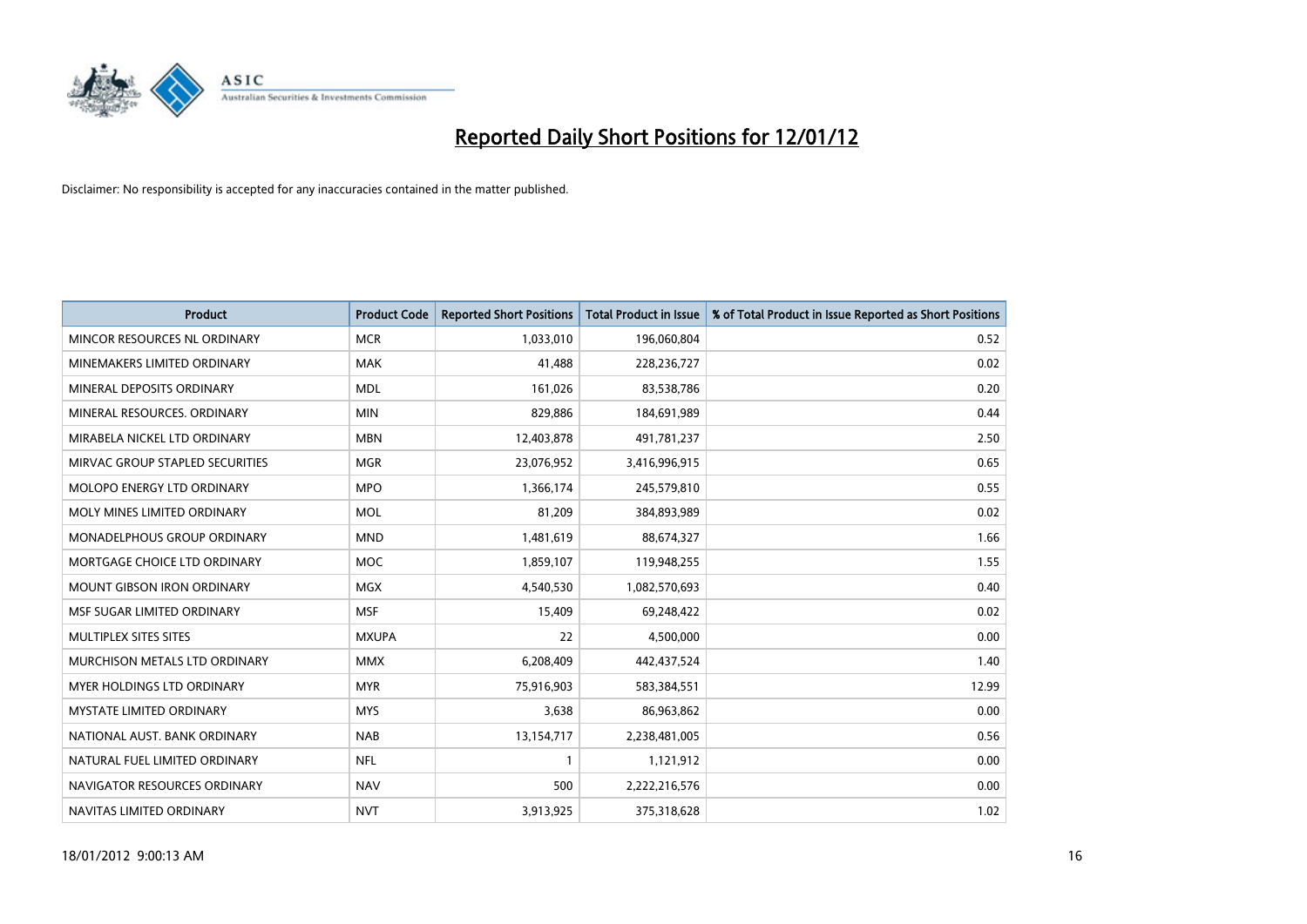

| <b>Product</b>                        | <b>Product Code</b> | <b>Reported Short Positions</b> | <b>Total Product in Issue</b> | % of Total Product in Issue Reported as Short Positions |
|---------------------------------------|---------------------|---------------------------------|-------------------------------|---------------------------------------------------------|
| NEPTUNE MARINE ORDINARY               | <b>NMS</b>          | 182,253                         | 1,748,545,632                 | 0.01                                                    |
| NEW HOPE CORPORATION ORDINARY         | <b>NHC</b>          | 116,373                         | 830,230,549                   | 0.01                                                    |
| NEWCREST MINING ORDINARY              | <b>NCM</b>          | 1,739,317                       | 765,849,811                   | 0.19                                                    |
| NEWS CORP A NON-VOTING CDI            | <b>NWSLV</b>        | 3,037,118                       | 1,683,902,570                 | 0.18                                                    |
| NEWS CORP B VOTING CDI                | <b>NWS</b>          | 3,003,106                       | 798,520,953                   | 0.37                                                    |
| NEXBIS LIMITED ORDINARY               | <b>NBS</b>          | 63,733                          | 798,356,704                   | 0.01                                                    |
| NEXTDC LIMITED ORDINARY               | <b>NXT</b>          | 2,142                           | 123,533,558                   | 0.00                                                    |
| NEXUS ENERGY LIMITED ORDINARY         | <b>NXS</b>          | 5,154,128                       | 1,326,821,159                 | 0.39                                                    |
| NIB HOLDINGS LIMITED ORDINARY         | <b>NHF</b>          | 120,188                         | 466,733,110                   | 0.02                                                    |
| NIDO PETROLEUM ORDINARY               | <b>NDO</b>          | 105,293                         | 1,389,163,151                 | 0.01                                                    |
| NOBLE MINERAL RES ORDINARY            | <b>NMG</b>          | 1,151,550                       | 523,312,570                   | 0.21                                                    |
| NORTHERN IRON LTD ORDINARY            | <b>NFE</b>          | 688,539                         | 369,980,113                   | 0.18                                                    |
| NRW HOLDINGS LIMITED ORDINARY         | <b>NWH</b>          | 918,605                         | 278,888,011                   | 0.33                                                    |
| NUCOAL RESOURCES NL ORDINARY          | <b>NCR</b>          | 12,697                          | 441,150,707                   | 0.00                                                    |
| NUFARM LIMITED ORDINARY               | <b>NUF</b>          | 3,953,351                       | 262,018,057                   | 1.51                                                    |
| OAKTON LIMITED ORDINARY               | <b>OKN</b>          | 598,278                         | 93,800,235                    | 0.64                                                    |
| OCEANAGOLD CORP. CHESS DEPOSITARY INT | <b>OGC</b>          | 784,810                         | 262,642,606                   | 0.29                                                    |
| OCEANIA CAPITAL LTD ORDINARY          | <b>OCP</b>          | 2,500                           | 91,921,295                    | 0.00                                                    |
| OIL SEARCH LTD ORDINARY               | OSH                 | 10,184,412                      | 1,325,155,171                 | 0.78                                                    |
| OM HOLDINGS LIMITED ORDINARY          | OMH                 | 5,829,589                       | 504,105,150                   | 1.16                                                    |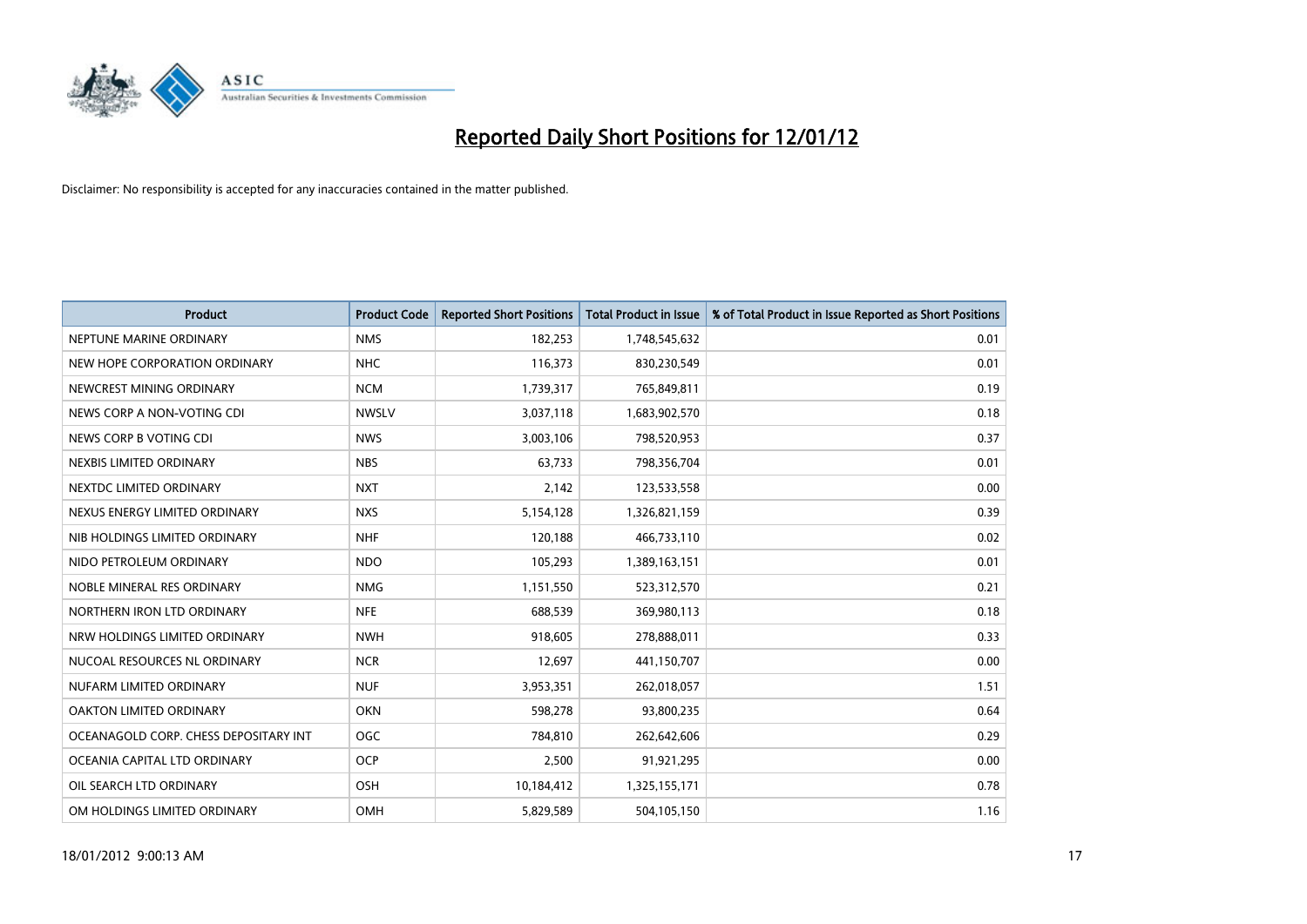

| <b>Product</b>                   | <b>Product Code</b> | <b>Reported Short Positions</b> | <b>Total Product in Issue</b> | % of Total Product in Issue Reported as Short Positions |
|----------------------------------|---------------------|---------------------------------|-------------------------------|---------------------------------------------------------|
| <b>ONESTEEL LIMITED ORDINARY</b> | OST                 | 45,119,490                      | 1,342,393,583                 | 3.36                                                    |
| ORICA LIMITED ORDINARY           | ORI                 | 2,989,693                       | 365,007,037                   | 0.82                                                    |
| ORICA LIMITED STEP UP PREFERENCE | <b>ORIPB</b>        | 271,303                         | 5,000,000                     | 5.43                                                    |
| ORIGIN ENERGY ORDINARY           | <b>ORG</b>          | 2,042,985                       | 1,086,164,479                 | 0.19                                                    |
| OROCOBRE LIMITED ORDINARY        | <b>ORE</b>          | 69,377                          | 103,195,029                   | 0.07                                                    |
| OROTONGROUP LIMITED ORDINARY     | ORL                 | 71,140                          | 40,880,902                    | 0.17                                                    |
| OTTO ENERGY LIMITED ORDINARY     | OEL                 | 109,204                         | 1,138,290,071                 | 0.01                                                    |
| <b>OZ MINERALS ORDINARY</b>      | OZL                 | 8,809,603                       | 314,821,850                   | 2.78                                                    |
| <b>PACIFIC BRANDS ORDINARY</b>   | <b>PBG</b>          | 7,577,766                       | 912,915,695                   | 0.83                                                    |
| PALADIN ENERGY LTD ORDINARY      | <b>PDN</b>          | 15,478,918                      | 835,484,064                   | 1.85                                                    |
| PANAUST LIMITED ORDINARY         | <b>PNA</b>          | 13,334,718                      | 596,278,014                   | 2.25                                                    |
| PANORAMIC RESOURCES ORDINARY     | PAN                 | 860,001                         | 207,050,710                   | 0.40                                                    |
| PAPERLINX LIMITED ORDINARY       | <b>PPX</b>          | 1,504,266                       | 609,280,761                   | 0.25                                                    |
| PAPILLON RES LTD ORDINARY        | PIR                 | 770,375                         | 215,133,794                   | 0.36                                                    |
| PATTIES FOODS LTD ORDINARY       | PFL                 | $\mathbf{1}$                    | 138,989,223                   | 0.00                                                    |
| PEET LIMITED ORDINARY            | <b>PPC</b>          | 31,672                          | 320,170,604                   | 0.01                                                    |
| PENINSULA ENERGY LTD ORDINARY    | <b>PEN</b>          | 1,118,495                       | 2,136,025,262                 | 0.05                                                    |
| PERILYA LIMITED ORDINARY         | <b>PEM</b>          | 2,697                           | 769,316,426                   | 0.00                                                    |
| PERPETUAL LIMITED ORDINARY       | <b>PPT</b>          | 2,396,072                       | 41,980,678                    | 5.70                                                    |
| PERSEUS MINING LTD ORDINARY      | PRU                 | 3,152,717                       | 455,827,088                   | 0.69                                                    |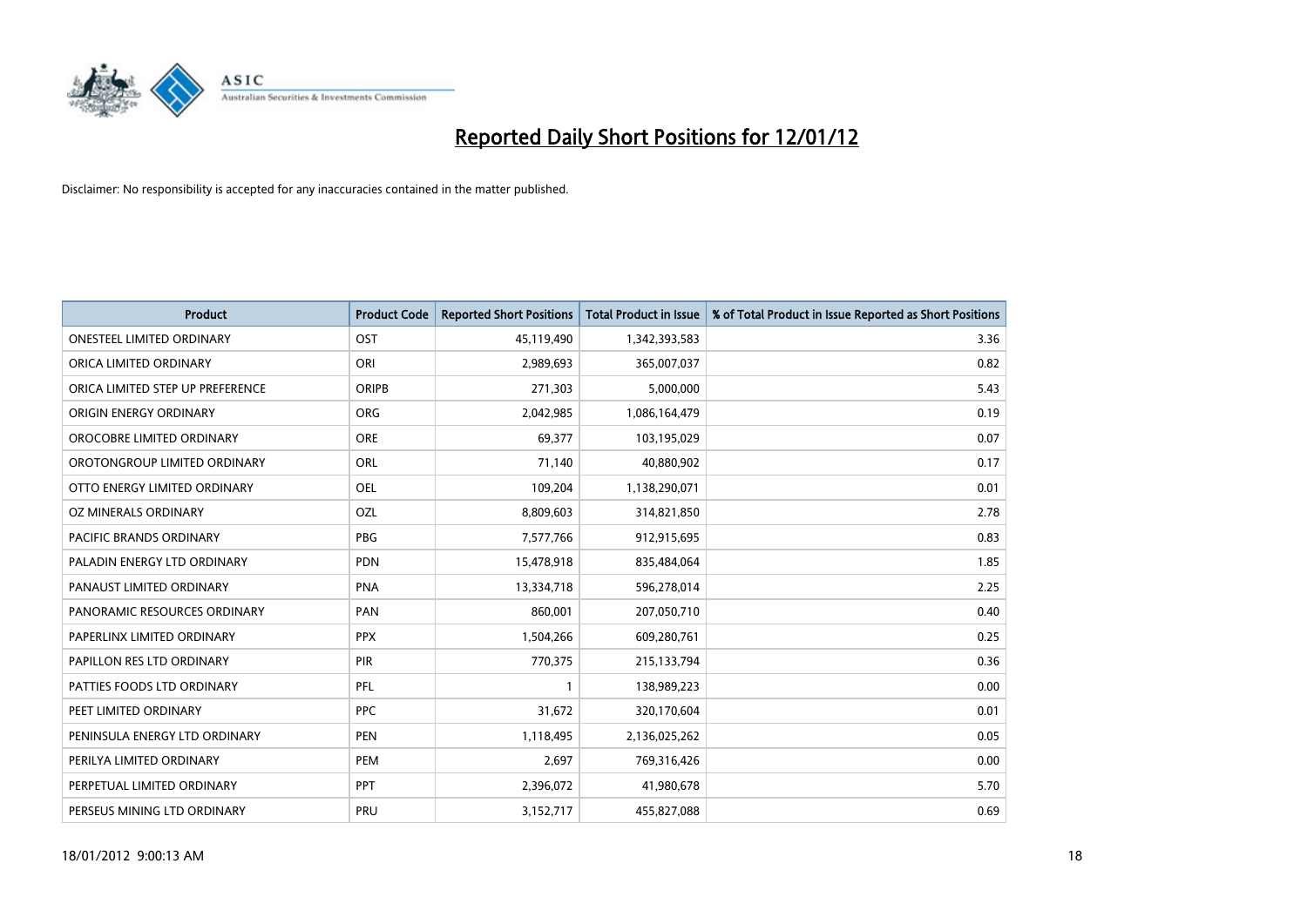

| <b>Product</b>                      | <b>Product Code</b> | <b>Reported Short Positions</b> | <b>Total Product in Issue</b> | % of Total Product in Issue Reported as Short Positions |
|-------------------------------------|---------------------|---------------------------------|-------------------------------|---------------------------------------------------------|
| PETSEC ENERGY ORDINARY              | <b>PSA</b>          | 223,332                         | 235,283,622                   | 0.09                                                    |
| PHARMAXIS LTD ORDINARY              | <b>PXS</b>          | 671,791                         | 305,890,989                   | 0.22                                                    |
| PHOTON GROUP LTD ORDINARY           | PGA                 | 250,510                         | 1,540,886,866                 | 0.02                                                    |
| PLATINUM ASSET ORDINARY             | <b>PTM</b>          | 6,389,172                       | 561,347,878                   | 1.14                                                    |
| PLATINUM AUSTRALIA ORDINARY         | PLA                 | 3,205,756                       | 442,130,039                   | 0.73                                                    |
| PLATINUM AUSTRALIA RIGHTS 24-JAN-12 | <b>PLARA</b>        | 43,229                          | 45,338,004                    | 0.10                                                    |
| PLATINUM CAPITAL LTD ORDINARY       | <b>PMC</b>          | $\mathbf{1}$                    | 165,756,878                   | 0.00                                                    |
| PMI GOLD CORP CDI 1:1               | <b>PVM</b>          | 500                             | 51,990,417                    | 0.00                                                    |
| PMP LIMITED ORDINARY                | <b>PMP</b>          | 32,163                          | 326,662,253                   | 0.01                                                    |
| PORT BOUVARD LIMITED ORDINARY       | PBD                 | 6,754                           | 593,868,295                   | 0.00                                                    |
| PREMIER INVESTMENTS ORDINARY        | <b>PMV</b>          | 818,203                         | 155,062,831                   | 0.52                                                    |
| PRIMA BIOMED LTD ORDINARY           | <b>PRR</b>          | 3,590,967                       | 1,041,704,654                 | 0.35                                                    |
| PRIMARY HEALTH CARE ORDINARY        | <b>PRY</b>          | 8,255,910                       | 500,336,679                   | 1.63                                                    |
| PRIME MEDIA GRP LTD ORDINARY        | <b>PRT</b>          | $\overline{2}$                  | 366,330,303                   | 0.00                                                    |
| PRIMEAG AUSTRALIA ORDINARY          | PAG                 | 65,060                          | 266,394,444                   | 0.03                                                    |
| PROGEN PHARMACEUTIC ORDINARY        | PGL                 | 151,596                         | 24,709,097                    | 0.61                                                    |
| PROGRAMMED ORDINARY                 | <b>PRG</b>          | 532,985                         | 118,169,908                   | 0.43                                                    |
| <b>PSIVIDA CORP CDI 1:1</b>         | <b>PVA</b>          | 6,878                           | 8,866,773                     | 0.08                                                    |
| <b>QANTAS AIRWAYS ORDINARY</b>      | QAN                 | 31,692,053                      | 2,265,123,620                 | 1.40                                                    |
| <b>OBE INSURANCE GROUP ORDINARY</b> | <b>OBE</b>          | 25,104,603                      | 1,115,545,692                 | 2.22                                                    |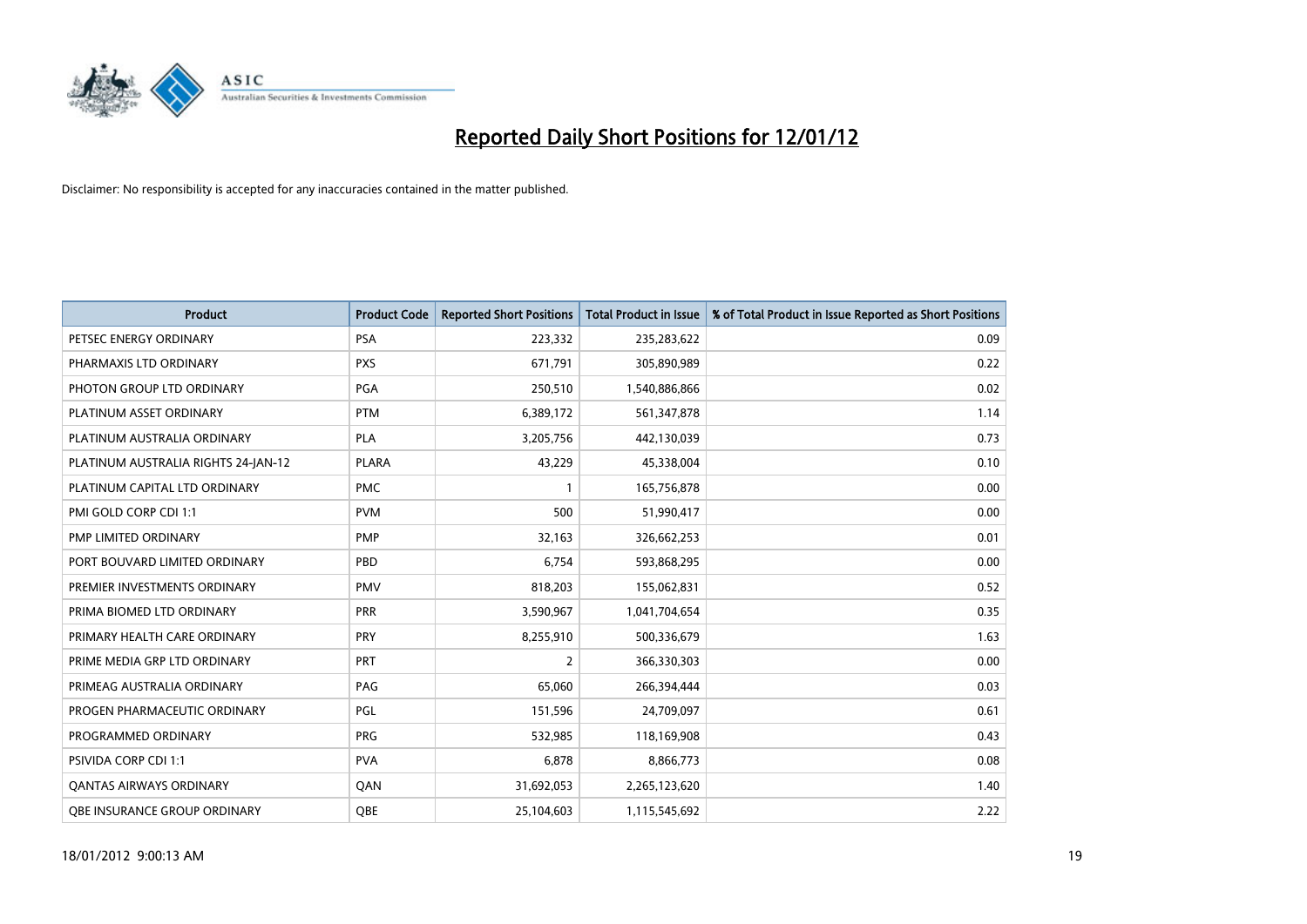

| <b>Product</b>                      | <b>Product Code</b> | <b>Reported Short Positions</b> | <b>Total Product in Issue</b> | % of Total Product in Issue Reported as Short Positions |
|-------------------------------------|---------------------|---------------------------------|-------------------------------|---------------------------------------------------------|
| OR NATIONAL LIMITED ORDINARY        | <b>ORN</b>          | 15,441,740                      | 2,440,000,000                 | 0.62                                                    |
| ORXPHARMA LTD ORDINARY              | <b>QRX</b>          | 545,416                         | 144,278,190                   | 0.38                                                    |
| QUBE LOGISTICS HLDG ORDINARY        | <b>QUB</b>          | 3,213,986                       | 889,404,644                   | 0.36                                                    |
| RAMELIUS RESOURCES ORDINARY         | <b>RMS</b>          | 903,310                         | 335,775,519                   | 0.28                                                    |
| RAMSAY HEALTH CARE ORDINARY         | <b>RHC</b>          | 1,766,033                       | 202,081,252                   | 0.85                                                    |
| <b>RCR TOMLINSON ORDINARY</b>       | <b>RCR</b>          | 68,067                          | 133,475,516                   | 0.05                                                    |
| <b>REA GROUP ORDINARY</b>           | <b>REA</b>          | 365,632                         | 131,714,699                   | 0.27                                                    |
| RECKON LIMITED ORDINARY             | <b>RKN</b>          | 811,500                         | 132,839,672                   | 0.61                                                    |
| <b>RED 5 LIMITED ORDINARY</b>       | <b>RED</b>          | 3,751                           | 128,412,536                   | 0.00                                                    |
| RED EMPEROR RESOURCE ORDINARY       | <b>RMP</b>          | 1,000,000                       | 189,651,380                   | 0.53                                                    |
| RED FORK ENERGY ORDINARY            | <b>RFE</b>          | 7,696                           | 310,229,853                   | 0.00                                                    |
| REDBANK ENERGY LTD ORDINARY         | AEJ                 | 19                              | 786,287                       | 0.00                                                    |
| REED RESOURCES LTD ORDINARY         | <b>RDR</b>          | 1,473,855                       | 264,742,501                   | 0.56                                                    |
| <b>REGIS RESOURCES ORDINARY</b>     | <b>RRL</b>          | 975,327                         | 438,664,248                   | 0.23                                                    |
| RESMED INC CDI 10:1                 | <b>RMD</b>          | 4,517,656                       | 1,556,242,300                 | 0.30                                                    |
| RESOLUTE MINING ORDINARY            | <b>RSG</b>          | 3,335,802                       | 621,874,535                   | 0.52                                                    |
| <b>RESOURCE GENERATION ORDINARY</b> | <b>RES</b>          | 157,911                         | 262,895,652                   | 0.06                                                    |
| RETAIL FOOD GROUP ORDINARY          | <b>RFG</b>          | 2,954                           | 108,229,282                   | 0.00                                                    |
| REVERSE CORP LIMITED ORDINARY       | <b>REF</b>          | 26,041                          | 92,382,175                    | 0.03                                                    |
| REX MINERALS LIMITED ORDINARY       | <b>RXM</b>          | 968,456                         | 153,635,519                   | 0.64                                                    |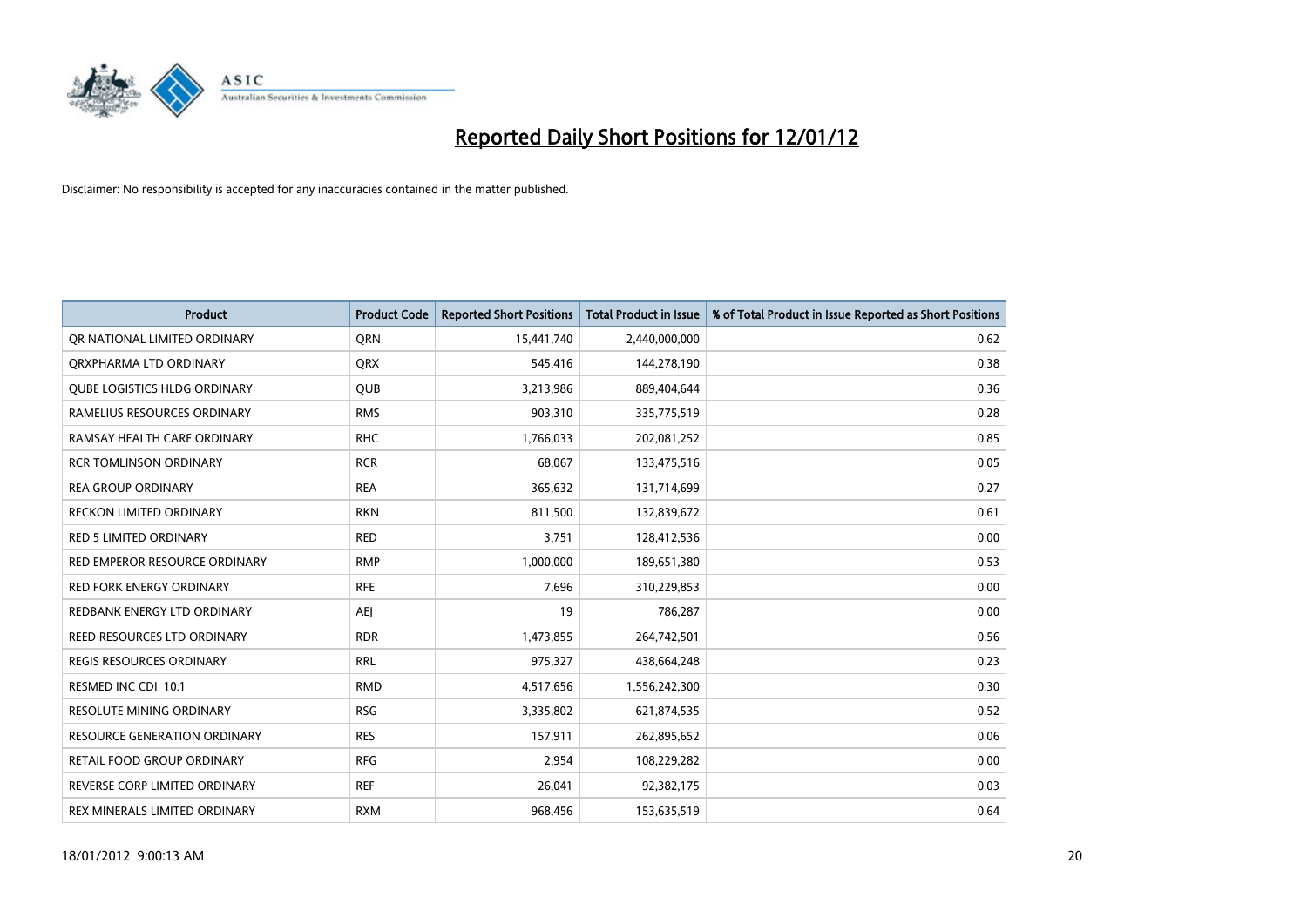

| <b>Product</b>                        | <b>Product Code</b> | <b>Reported Short Positions</b> | <b>Total Product in Issue</b> | % of Total Product in Issue Reported as Short Positions |
|---------------------------------------|---------------------|---------------------------------|-------------------------------|---------------------------------------------------------|
| <b>RHG LIMITED ORDINARY</b>           | <b>RHG</b>          | 31,776                          | 308,483,177                   | 0.01                                                    |
| <b>RIALTO ENERGY ORDINARY</b>         | <b>RIA</b>          | 82,689                          | 375,006,264                   | 0.02                                                    |
| RIO TINTO LIMITED ORDINARY            | <b>RIO</b>          | 30,045,073                      | 435,758,720                   | 6.88                                                    |
| <b>RIVERCITY MOTORWAY STAPLED</b>     | <b>RCY</b>          | 132,000                         | 957,010,115                   | 0.01                                                    |
| ROC OIL COMPANY ORDINARY              | <b>ROC</b>          | 2,163,726                       | 682,506,352                   | 0.32                                                    |
| ROYAL WOLF HOLDINGS ORDINARY          | <b>RWH</b>          | 60,000                          | 100,387,052                   | 0.06                                                    |
| SAI GLOBAL LIMITED ORDINARY           | SAI                 | 1,735,536                       | 202,263,251                   | 0.85                                                    |
| SALMAT LIMITED ORDINARY               | <b>SLM</b>          | 477,104                         | 159,802,174                   | 0.29                                                    |
| SAMSON OIL & GAS LTD ORDINARY         | SSN                 | 1,566,836                       | 1,750,549,320                 | 0.08                                                    |
| SANDFIRE RESOURCES ORDINARY           | <b>SFR</b>          | 1,080,258                       | 150,972,635                   | 0.71                                                    |
| <b>SANTOS LTD ORDINARY</b>            | <b>STO</b>          | 11,490,594                      | 941,924,853                   | 1.22                                                    |
| SARACEN MINERAL ORDINARY              | SAR                 | 2,625,544                       | 593,993,240                   | 0.45                                                    |
| SEDGMAN LIMITED ORDINARY              | SDM                 | 334,252                         | 212,215,619                   | 0.15                                                    |
| SEEK LIMITED ORDINARY                 | <b>SEK</b>          | 16,100,711                      | 337,101,307                   | 4.76                                                    |
| SELECT HARVESTS ORDINARY              | SHV                 | 35,911                          | 56,392,664                    | 0.06                                                    |
| SENETAS CORPORATION ORDINARY          | <b>SEN</b>          | 756,999                         | 463,105,195                   | 0.16                                                    |
| SENEX ENERGY LIMITED ORDINARY         | SXY                 | 533,101                         | 921,302,416                   | 0.05                                                    |
| SERVCORP LIMITED ORDINARY             | SRV                 | 26,183                          | 98,440,807                    | 0.03                                                    |
| SERVICE STREAM ORDINARY               | <b>SSM</b>          | 344,663                         | 283,418,867                   | 0.12                                                    |
| SEVEN GROUP HOLDINGS CONV. RED. PREF. | <b>SVWPA</b>        | 93,741                          | 4,963,640                     | 1.89                                                    |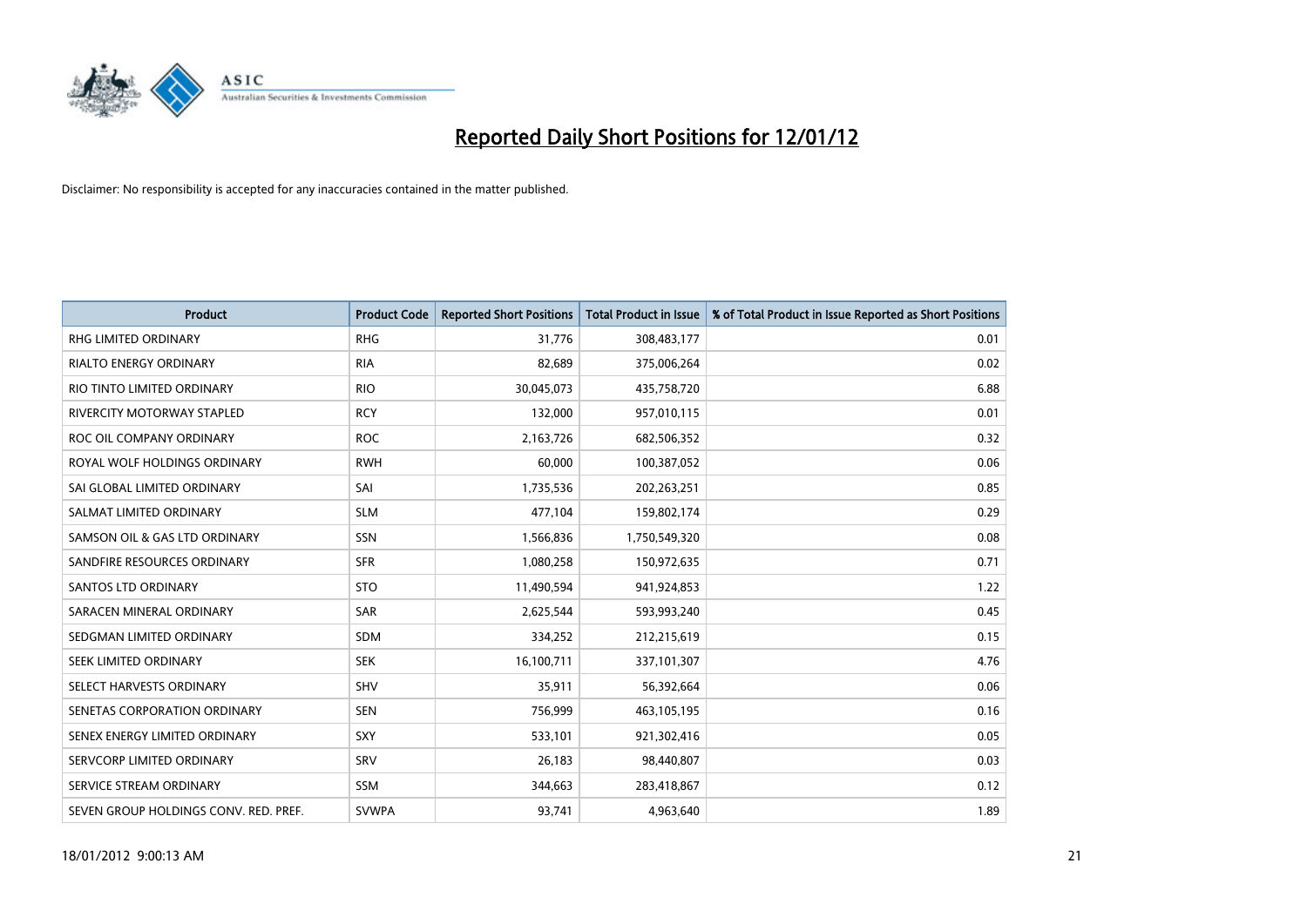

| <b>Product</b>                           | <b>Product Code</b> | <b>Reported Short Positions</b> | <b>Total Product in Issue</b> | % of Total Product in Issue Reported as Short Positions |
|------------------------------------------|---------------------|---------------------------------|-------------------------------|---------------------------------------------------------|
| SEVEN GROUP HOLDINGS ORDINARY            | <b>SVW</b>          | 151,991                         | 306,410,281                   | 0.04                                                    |
| SEVEN WEST MEDIA LTD ORDINARY            | <b>SWM</b>          | 3,238,678                       | 645,719,542                   | 0.48                                                    |
| SIGMA PHARMACEUTICAL ORDINARY            | <b>SIP</b>          | 12,066,742                      | 1,178,626,572                 | 1.02                                                    |
| SILEX SYSTEMS ORDINARY                   | <b>SLX</b>          | 573,311                         | 170,133,997                   | 0.33                                                    |
| SILVER LAKE RESOURCE ORDINARY            | <b>SLR</b>          | 384,733                         | 220,264,064                   | 0.20                                                    |
| SIMS METAL MGMT LTD ORDINARY             | SGM                 | 4,136,223                       | 205,851,182                   | 2.02                                                    |
| SINGAPORE TELECOMM. CHESS DEPOSITARY INT | <b>SGT</b>          | 3,528,336                       | 193,216,752                   | 1.80                                                    |
| SIRIUS RESOURCES NL ORDINARY             | <b>SIR</b>          | 82,500                          | 150,934,586                   | 0.05                                                    |
| SKILLED GROUP LTD ORDINARY               | <b>SKE</b>          | 40,317                          | 233,403,776                   | 0.01                                                    |
| SMS MANAGEMENT, ORDINARY                 | <b>SMX</b>          | 282,140                         | 68,290,180                    | 0.40                                                    |
| SONIC HEALTHCARE ORDINARY                | <b>SHL</b>          | 5,351,319                       | 389,969,875                   | 1.36                                                    |
| SOUL PATTINSON (W.H) ORDINARY            | SOL                 | 2,256                           | 239,395,320                   | 0.00                                                    |
| SOUTH BOULDER MINES ORDINARY             | <b>STB</b>          | 49,893                          | 91,585,688                    | 0.05                                                    |
| SP AUSNET STAPLED SECURITIES             | SPN                 | 1,959,535                       | 2,896,219,682                 | 0.06                                                    |
| SPARK INFRASTRUCTURE STAPLED NOTE & UNIT | SKI                 | 19,504,294                      | 1,326,734,264                 | 1.46                                                    |
| SPDR 200 FUND ETF UNITS                  | <b>STW</b>          | 8                               | 52,038,531                    | 0.00                                                    |
| SPECIALTY FASHION ORDINARY               | <b>SFH</b>          | 654,474                         | 192,086,121                   | 0.34                                                    |
| SPOTLESS GROUP LTD ORDINARY              | <b>SPT</b>          | 913,731                         | 265,454,407                   | 0.34                                                    |
| ST BARBARA LIMITED ORDINARY              | <b>SBM</b>          | 6,105,813                       | 325,615,389                   | 1.87                                                    |
| STANMORE COAL LTD ORDINARY               | <b>SMR</b>          | 17,231                          | 146,373,973                   | 0.01                                                    |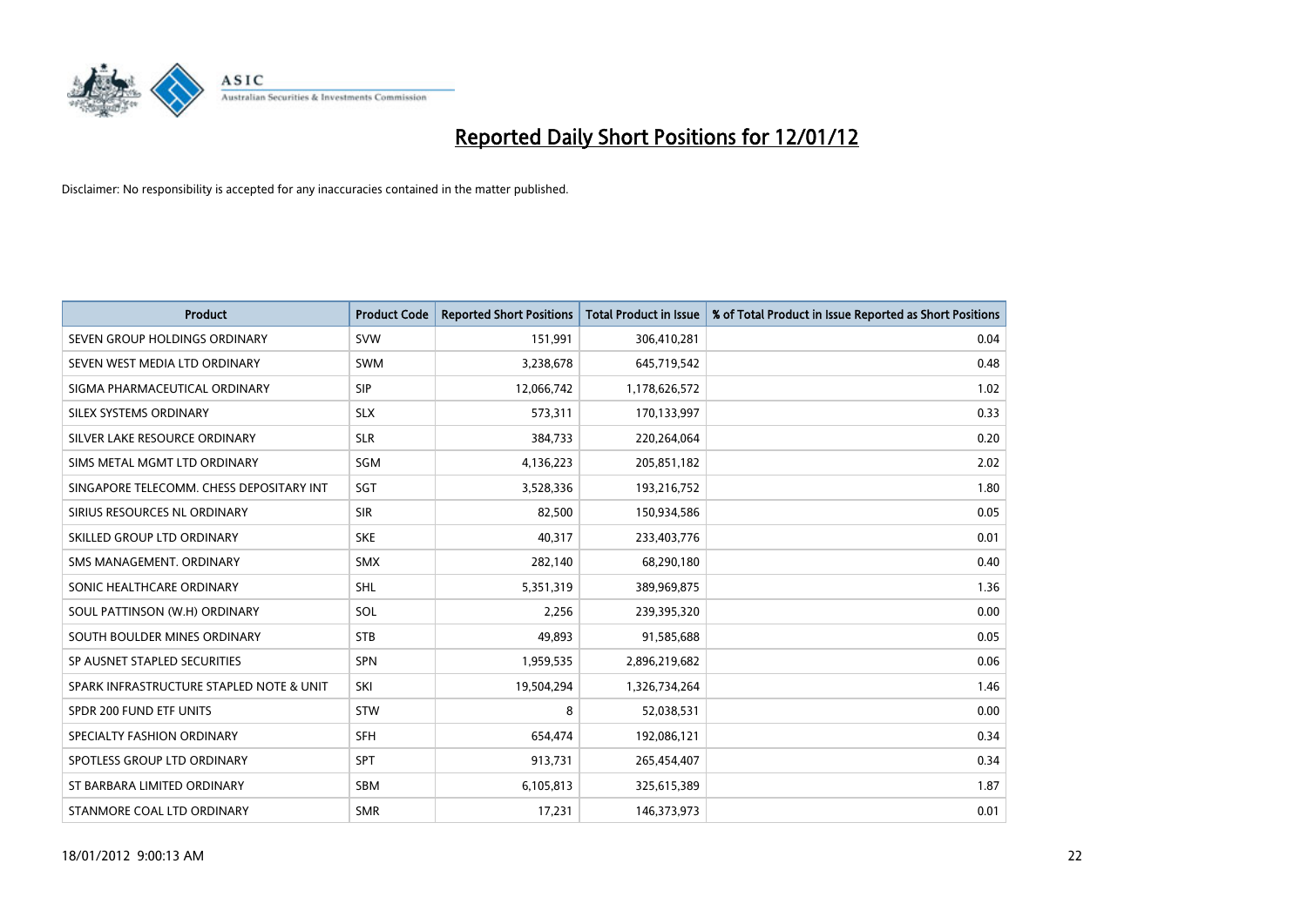

| <b>Product</b>                      | <b>Product Code</b> | <b>Reported Short Positions</b> | <b>Total Product in Issue</b> | % of Total Product in Issue Reported as Short Positions |
|-------------------------------------|---------------------|---------------------------------|-------------------------------|---------------------------------------------------------|
| STARPHARMA HOLDINGS ORDINARY        | SPL                 | 1,468,850                       | 280,635,325                   | 0.51                                                    |
| STH AMERICAN COR LTD ORDINARY       | SAY                 | 9,200                           | 257,785,604                   | 0.00                                                    |
| STHN CROSS MEDIA ORDINARY           | <b>SXL</b>          | 2,585,902                       | 705,766,444                   | 0.38                                                    |
| STOCKLAND UNITS/ORD STAPLED         | SGP                 | 29,190,510                      | 2,316,449,153                 | 1.24                                                    |
| STRAITS RES LTD. ORDINARY           | SRO                 | 494,059                         | 324,796,141                   | 0.15                                                    |
| STW COMMUNICATIONS ORDINARY         | SGN                 | 285,483                         | 362,809,851                   | 0.07                                                    |
| <b>SUNCORP GROUP LTD ORDINARY</b>   | <b>SUN</b>          | 10,802,139                      | 1,286,600,980                 | 0.82                                                    |
| SUNDANCE ENERGY ORDINARY            | <b>SEA</b>          | 125,531                         | 277,098,474                   | 0.05                                                    |
| SUNDANCE RESOURCES ORDINARY         | <b>SDL</b>          | 4,449,267                       | 2,923,322,169                 | 0.16                                                    |
| SUNLAND GROUP LTD ORDINARY          | <b>SDG</b>          | 26,203                          | 201,578,526                   | 0.01                                                    |
| SUPER RET REP LTD ORDINARY          | <b>SUL</b>          | 3,037,936                       | 194,754,593                   | 1.55                                                    |
| SWICK MINING ORDINARY               | <b>SWK</b>          | 1,548                           | 237,024,970                   | 0.00                                                    |
| SYD AIRPORT STAPLED US PROHIBIT.    | <b>SYD</b>          | 4,493,070                       | 1,861,210,782                 | 0.22                                                    |
| SYMEX HOLDINGS ORDINARY             | <b>SYM</b>          | 6,633                           | 191,593,493                   | 0.00                                                    |
| TABCORP HOLDINGS LTD ORDINARY       | <b>TAH</b>          | 3,677,852                       | 712,805,880                   | 0.50                                                    |
| <b>TALENT2 INTERNATION ORDINARY</b> | <b>TWO</b>          | 4,305                           | 147,403,701                   | 0.00                                                    |
| TANAMI GOLD NL ORDINARY             | <b>TAM</b>          | 150,121                         | 260,997,677                   | 0.06                                                    |
| TAP OIL LIMITED ORDINARY            | <b>TAP</b>          | 3,200,075                       | 240,995,311                   | 1.33                                                    |
| TASSAL GROUP LIMITED ORDINARY       | <b>TGR</b>          | 57,734                          | 146,304,404                   | 0.03                                                    |
| TATTS GROUP LTD ORDINARY            | <b>TTS</b>          | 12,920,824                      | 1,340,758,701                 | 0.97                                                    |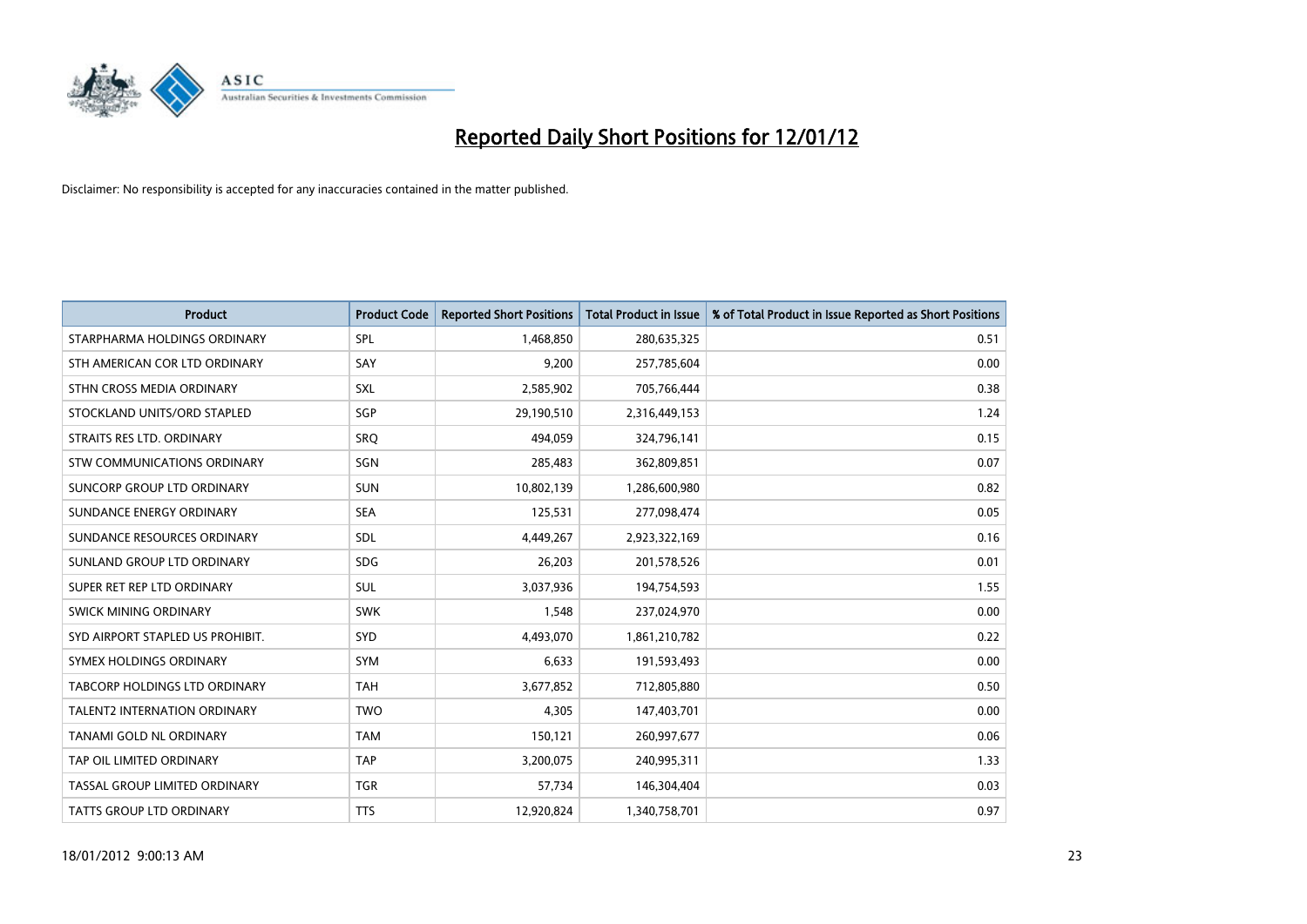

| <b>Product</b>                       | <b>Product Code</b> | <b>Reported Short Positions</b> | <b>Total Product in Issue</b> | % of Total Product in Issue Reported as Short Positions |
|--------------------------------------|---------------------|---------------------------------|-------------------------------|---------------------------------------------------------|
| TELECOM CORPORATION ORDINARY         | <b>TEL</b>          | 10,084,857                      | 1,925,409,580                 | 0.51                                                    |
| TELSTRA CORPORATION. ORDINARY        | <b>TLS</b>          | 54,249,017                      | 12,443,074,357                | 0.42                                                    |
| TEN NETWORK HOLDINGS ORDINARY        | <b>TEN</b>          | 53,068,300                      | 1,045,236,720                 | 5.10                                                    |
| TERANGA GOLD CORP CDI 1:1            | <b>TGZ</b>          | 96,615                          | 156,699,787                   | 0.05                                                    |
| <b>TEXON PETROLEUM LTD ORDINARY</b>  | <b>TXN</b>          | 18,950                          | 242,539,848                   | 0.01                                                    |
| TFS CORPORATION LTD ORDINARY         | <b>TFC</b>          | 84,096                          | 279,621,829                   | 0.03                                                    |
| THAKRAL HOLDINGS GRP ORDINARY/UNIT   | <b>THG</b>          | $\overline{2}$                  | 585,365,014                   | 0.00                                                    |
| THE REJECT SHOP ORDINARY             | <b>TRS</b>          | 1,630,520                       | 26,071,170                    | 6.24                                                    |
| THOR MINING PLC CHESS DEPOSITARY 1:1 | <b>THR</b>          | 2,307                           | 222,489,120                   | 0.00                                                    |
| THORN GROUP LIMITED ORDINARY         | <b>TGA</b>          | 62,690                          | 146,091,970                   | 0.03                                                    |
| <b>TIGER RESOURCES ORDINARY</b>      | <b>TGS</b>          | 1,110,506                       | 671,110,549                   | 0.15                                                    |
| <b>TISHMAN SPEYER UNITS</b>          | <b>TSO</b>          | 87,478                          | 338,440,904                   | 0.02                                                    |
| TNG LIMITED ORDINARY                 | <b>TNG</b>          | 4,321                           | 284,803,062                   | 0.00                                                    |
| TOLL HOLDINGS LTD ORDINARY           | <b>TOL</b>          | 24,258,719                      | 717,133,875                   | 3.37                                                    |
| TORO ENERGY LIMITED ORDINARY         | <b>TOE</b>          | 35,404                          | 975,436,676                   | 0.00                                                    |
| <b>TOWER LIMITED ORDINARY</b>        | <b>TWR</b>          | 689,519                         | 265,176,580                   | 0.26                                                    |
| <b>TOX FREE SOLUTIONS ORDINARY</b>   | <b>TOX</b>          | 14,801                          | 111,130,608                   | 0.01                                                    |
| TPG TELECOM LIMITED ORDINARY         | <b>TPM</b>          | 3,379,599                       | 793,808,141                   | 0.42                                                    |
| <b>TRANSFIELD SERVICES ORDINARY</b>  | <b>TSE</b>          | 3,442,325                       | 546,763,410                   | 0.62                                                    |
| TRANSPACIFIC INDUST. ORDINARY        | TPI                 | 7,461,079                       | 1,578,209,025                 | 0.46                                                    |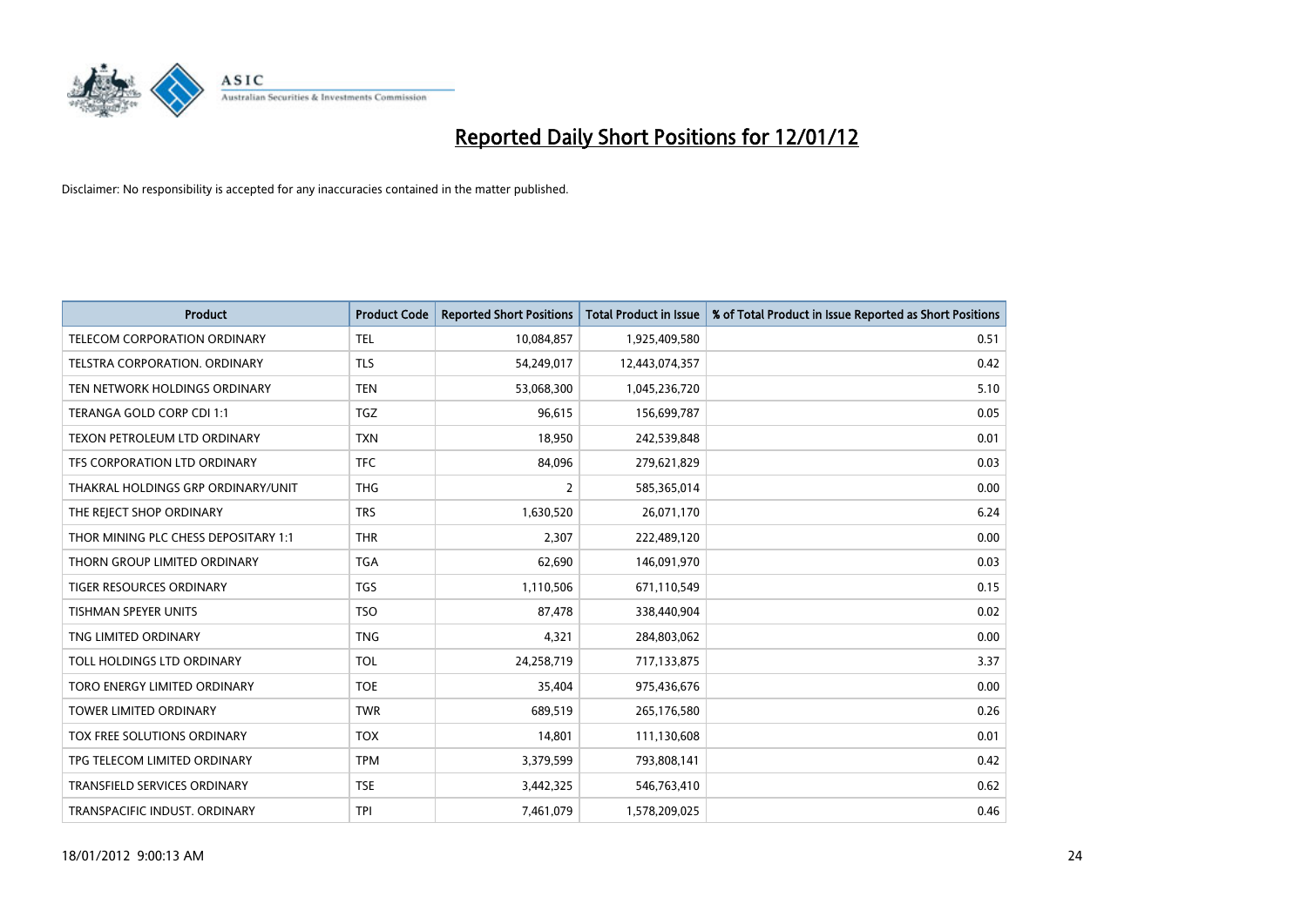

| <b>Product</b>                          | <b>Product Code</b> | <b>Reported Short Positions</b> | <b>Total Product in Issue</b> | % of Total Product in Issue Reported as Short Positions |
|-----------------------------------------|---------------------|---------------------------------|-------------------------------|---------------------------------------------------------|
| TRANSURBAN GROUP TRIPLE STAPLED SEC.    | <b>TCL</b>          | 5,599,758                       | 1,451,447,154                 | 0.37                                                    |
| TREASURY WINE ESTATE ORDINARY           | <b>TWE</b>          | 14,736,756                      | 647,227,144                   | 2.26                                                    |
| <b>TRINITY GROUP STAPLED SECURITIES</b> | <b>TCO</b>          | 3,419                           | 193,235,631                   | 0.00                                                    |
| TROY RESOURCES LTD ORDINARY             | <b>TRY</b>          | 75,392                          | 88,879,149                    | 0.08                                                    |
| <b>UGL LIMITED ORDINARY</b>             | UGL                 | 4,313,697                       | 166,315,038                   | 2.58                                                    |
| UNILIFE CORPORATION CDI 6:1             | <b>UNS</b>          | 24,981                          | 261,003,756                   | 0.01                                                    |
| UXC LIMITED ORDINARY                    | <b>UXC</b>          | 2,142                           | 304,818,250                   | 0.00                                                    |
| <b>VDM GROUP LIMITED ORDINARY</b>       | <b>VMG</b>          | 11,116                          | 933,552,767                   | 0.00                                                    |
| VENTNOR RES LTD ORDINARY                | <b>VRX</b>          | 7,700                           | 43,334,652                    | 0.02                                                    |
| <b>VENTURE MINERALS ORDINARY</b>        | <b>VMS</b>          | 348,191                         | 221,093,592                   | 0.15                                                    |
| <b>VIEW RESOURCES LTD ORDINARY</b>      | <b>VRE</b>          | 1,760                           | 881,953,670                   | 0.00                                                    |
| <b>VIRGIN AUS HLDG LTD ORDINARY</b>     | <b>VAH</b>          | 20,371,253                      | 2,210,197,600                 | 0.92                                                    |
| <b>VITA GROUP LTD ORDINARY</b>          | <b>VTG</b>          | 75,190                          | 142,499,800                   | 0.05                                                    |
| VITERRA INC CDI 1:1                     | <b>VTA</b>          | 3,828                           | 68,629,939                    | 0.01                                                    |
| <b>WATPAC LIMITED ORDINARY</b>          | <b>WTP</b>          | 16,461                          | 185,160,973                   | 0.00                                                    |
| <b>WDS LIMITED ORDINARY</b>             | <b>WDS</b>          | 701                             | 144,740,614                   | 0.00                                                    |
| <b>WEBJET LIMITED ORDINARY</b>          | <b>WEB</b>          | 57,289                          | 72,914,803                    | 0.08                                                    |
| <b>WESFARMERS LIMITED ORDINARY</b>      | <b>WES</b>          | 28,411,312                      | 1,006,460,744                 | 2.82                                                    |
| WESFARMERS LIMITED PARTIALLY PROTECTED  | <b>WESN</b>         | 70,479                          | 150,611,418                   | 0.06                                                    |
| WESTERN AREAS NL ORDINARY               | <b>WSA</b>          | 9,798,600                       | 179,735,899                   | 5.43                                                    |